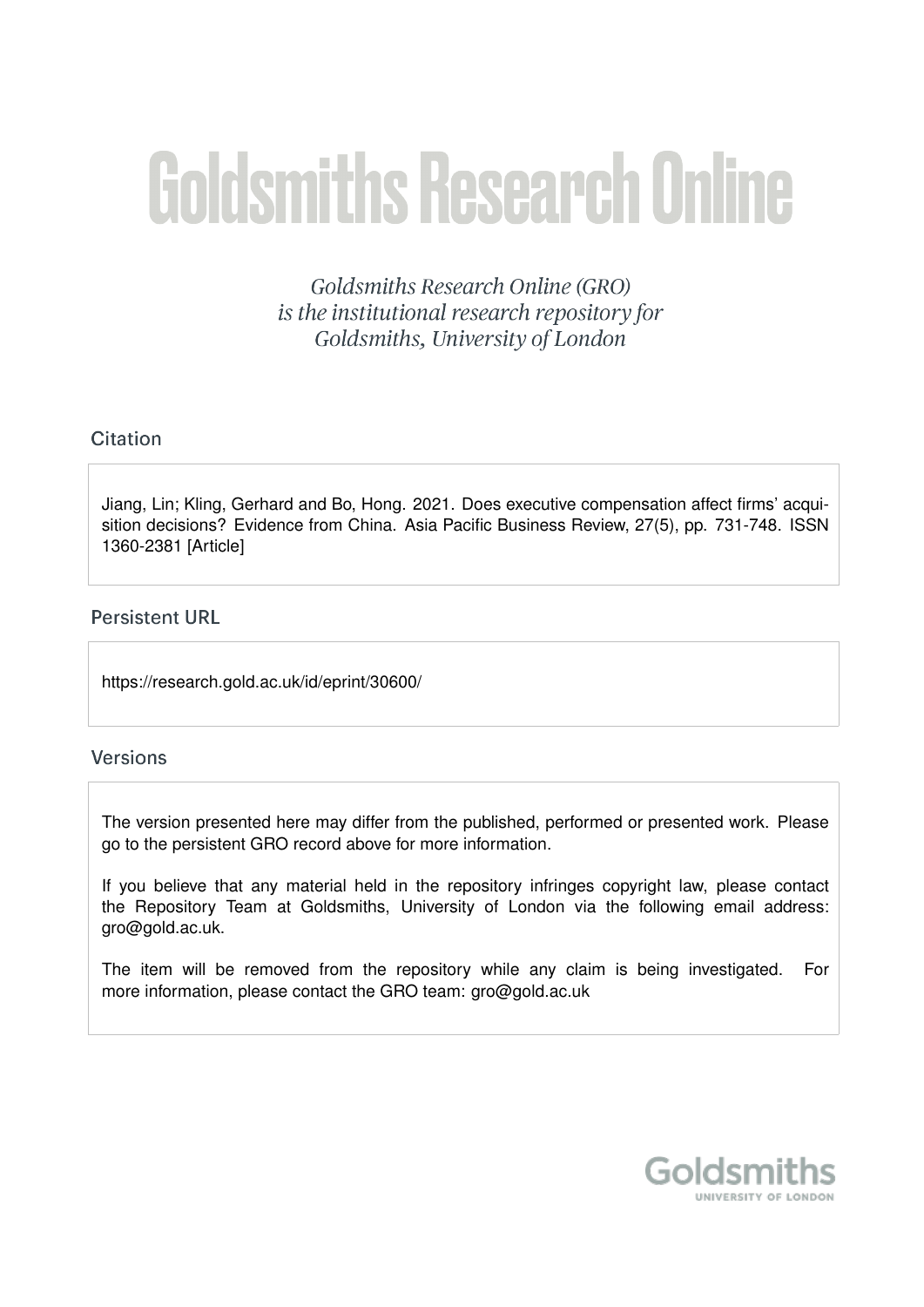#### **Does executive compensation affect firms' acquisition decisions? Evidence from China**

Lin Jiang (Liverpool Hope University), Gerhard Kling<sup>1</sup> (University of Aberdeen), Hong

Bo (SOAS University of London)

Exploiting regulatory changes in China that govern the use of stock options, we investigate whether executive compensation affects acquisition decisions and post-acquisition performance from 2005 to 2014. We find that acquisitions are not driven by stock options. Managerial stock ownership promotes acquisitions at low levels of ownership – but leads to less frequent acquisitions at higher levels, implying a non-linear relationship. Similarly, we also find a non-linear impact of managerial stock ownership on long-term post-acquisition performance. However, neither stock options nor stock ownership determine short-term postacquisition performance. Finally, state ownership has a significant impact on the compensation-acquisition relationship in that the above relationships only exist in private enterprises.

Keywords: Acquisition; state-owned enterprises; stock option; stock ownership

<sup>1</sup> Corresponding author: University of Aberdeen, Business School, King's College, Aberdeen AB24 3FX, email: [gerhard.kling@abdn.ac.uk.](mailto:gerhard.kling@abdn.ac.uk)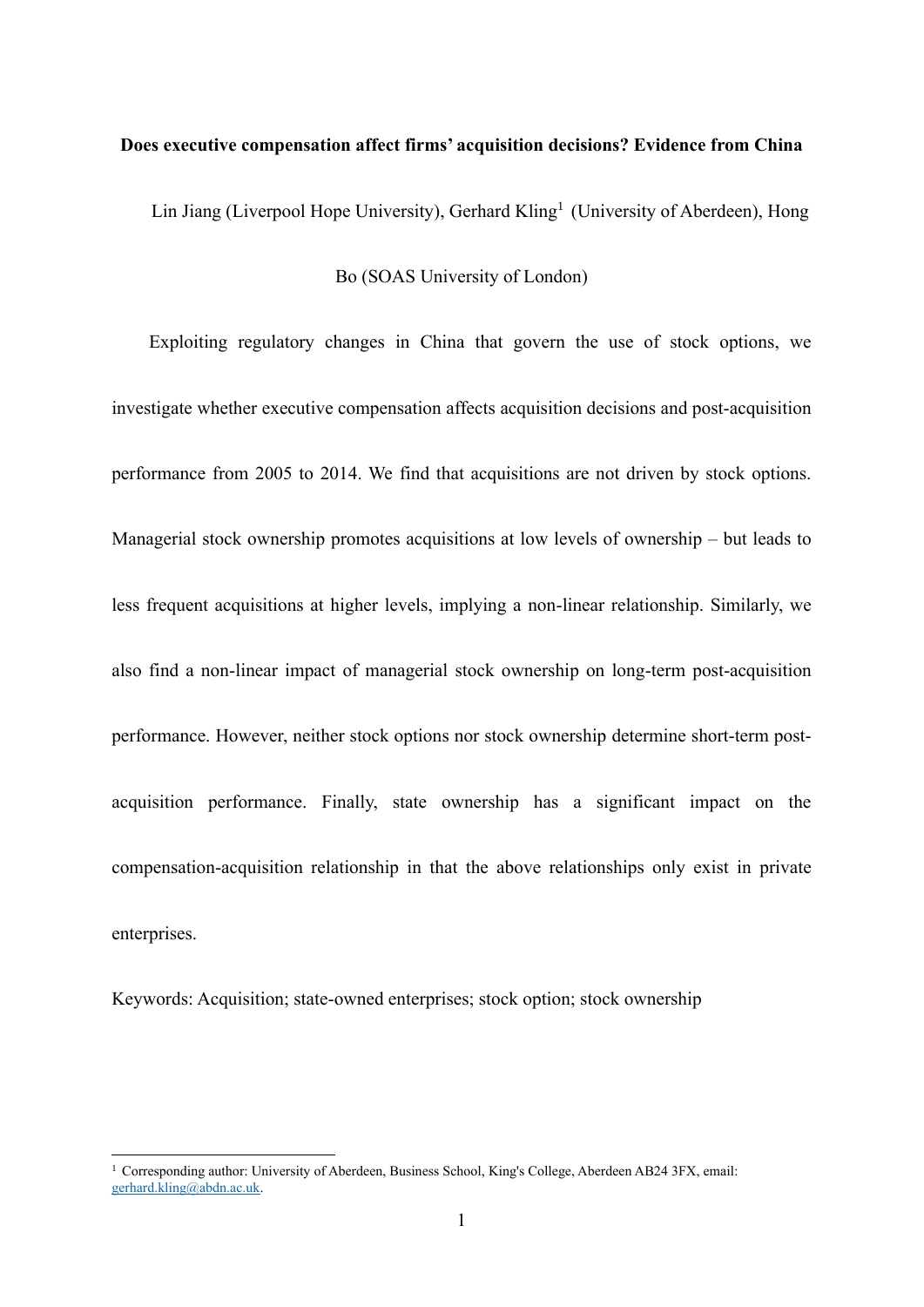#### **1. Introduction**

Mergers and acquisitions (M&A) are a major driver of firm growth and internationalization, accounting for about 70% of foreign direct investment (FDI) flows (Meyer and Peng, 2016). In contrast to previous periods, the current M&A boom since the Global Financial Crisis has featured more acquirers from emerging countries with Chinese companies making it to the top. For instance, ChemChina's acquisition of Syngenta AG, an agribusiness company based in Switzerland, for USD 43 billion was the  $5<sup>th</sup>$  largest acquisition in 2016.

The surge of M&A transactions initiated by Chinese acquirers can be attributed to both internal and external factors. Internally, economic reforms have led to large-scale privatization of state-owned enterprises (SOEs) since the 1980s. For several decades, the Chinese government has encouraged SOEs to reorganize through M&As to improve efficiencies (Gao and Kling, 2008). Externally, China's accession into the World Trade Organization (WTO) has encouraged Chinese firms to adopt M&As to restructure and consolidate, enabling them to defend against expanding foreign competitions in their home market. However, acquisition decisions in China are unlikely to be solely motivated by economic considerations (Yang et al., 2019). This study explores the role of executive compensation in decision making and post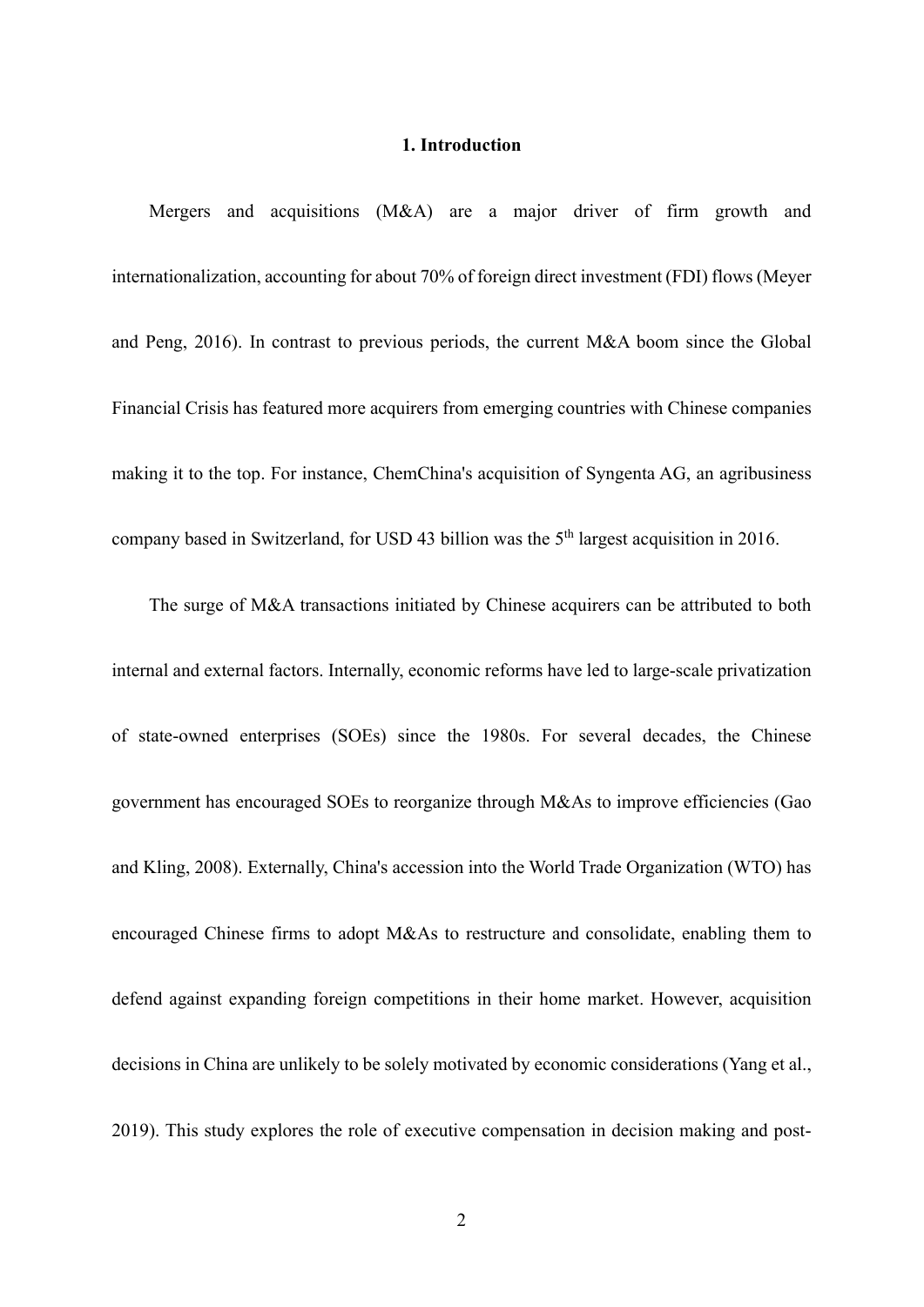merger performance. China is an interesting case to study as the government has initiated an 'experimental' reform in 2006 introducing equity-based compensation for managers in both private and public firms. As outlined by Jiang et al. (2017), China's regulatory change has led to a rapid adoption of stock options in both SOEs and non-SOEs, in sharp contrast to the more gradual adoption in the US and other developed countries over decades. Analysing the implications of this regulatory change is promising as confounding events play a minor role due to the short adoption period. This offers an ideal setting for testing conflicting theories on the role of executive compensation in driving M&As.

Several finance and management scholars have demonstrated important links between executive compensation and acquisition behaviour; however, empirical evidence is inconsistent. Based on agency theory, incentive compensation is deemed to reduce managerial behaviour driven by self-interest by aligning the interests of managers and shareholders (Jensen and Meckling, 1976). In particular, equity compensation should reduce managerial benefits from value-destroying acquisitions (Shleifer and Vishny, 1997). Yet, a growing body of empirical evidence suggests that managers' desire for higher compensation may drive acquisitions, irrespective of whether the deal is in the interest of shareholders (Bliss and Rosen,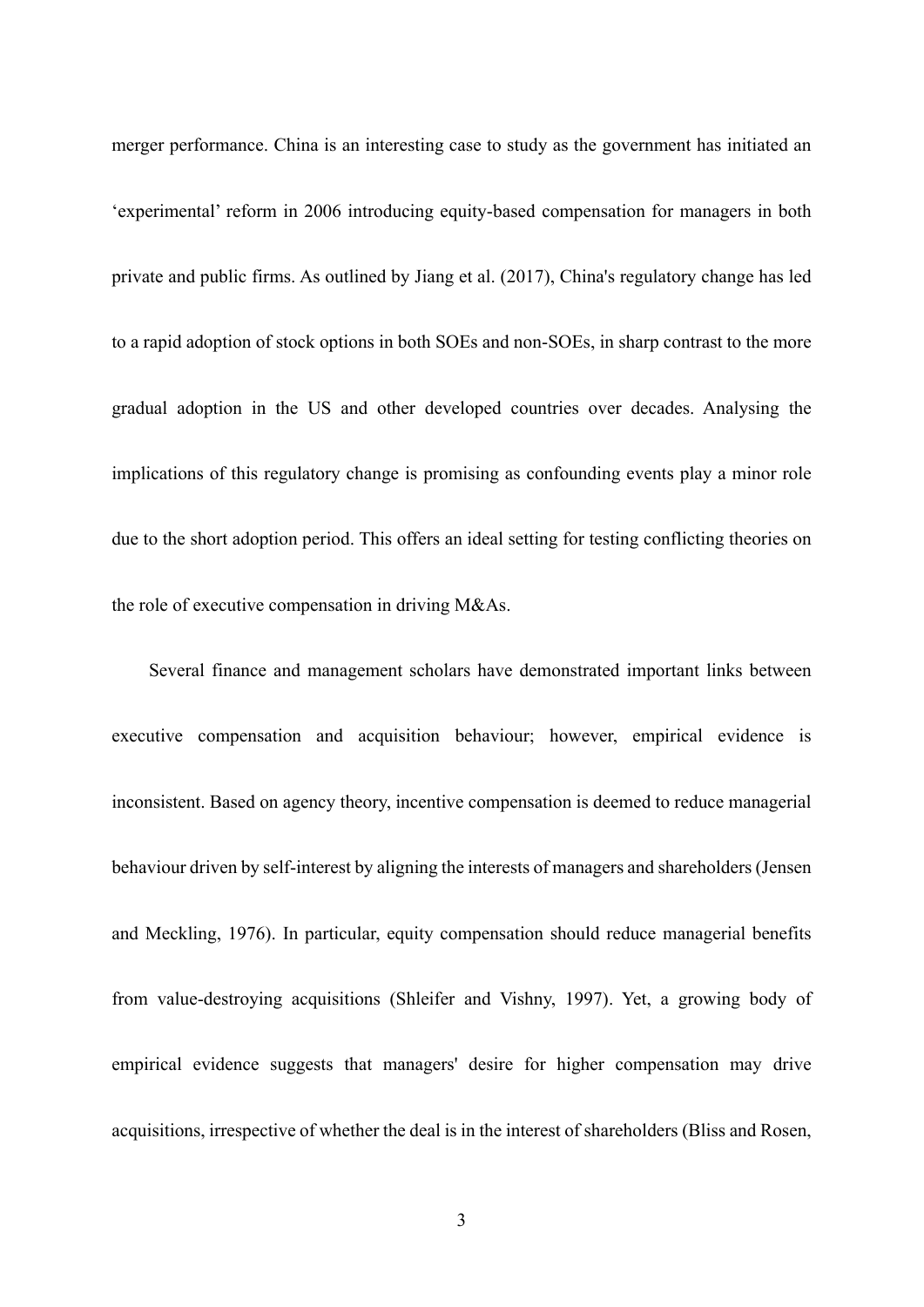2001; Grinstein and Hribar, 2004). For instance, the CEO of Chase Manhattan Bank, William Harrison, received a USD 20 million bonus for the company's acquisition of J.P. Morgan in 2000 despite a subsequent substantial drop of the acquirer's stock price. It is also reported that on average 40 to 60% of M&As fail to create value (Bauer and Matzler, 2014). Thus far, theoretical and empirical debates have mainly focused on developed countries; less is known about the impact of executive pay on M&As in emerging countries.

This study focuses on executive compensation and acquisitions in China. Specifically, this study explores three questions: (1) does executive compensation affect managers' acquisition decisions, (2) is post-acquisition performance determined by executive pay, and (3) how does the institutional environment affect these relationships? We collect M&A and compensation data from 2005 to 2014 as well as post-merger performance data until 2018. To remove host country effects and cross-cultural disparities between targets and acquirers, we focus on domestic acquisitions, which account for 89.5% of M&As in China. We include ownership data to explore differences between SOEs and non-SOEs.

Our contribution is threefold. First, we provide empirical evidence for China, where equity compensation has been a novel phenomenon. To the best of our knowledge, this is the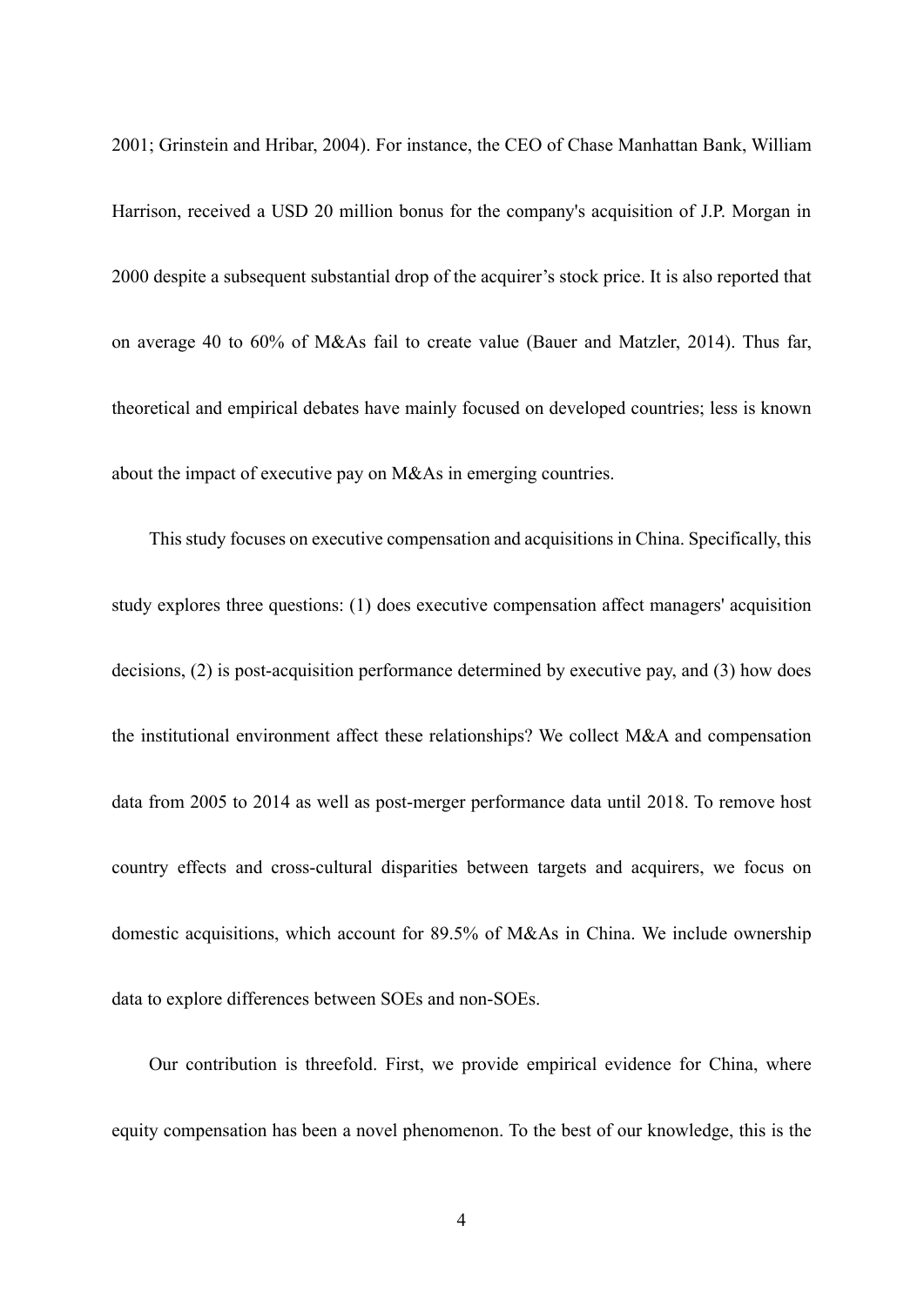first study that analyses acquisitions from the perspective of executive pay in China. Second, we assess whether executive compensation is a mechanism to align interests or a tool for managerial entrenchment in emerging countries such as China where weak corporate governance coexists with substantial governance reforms. Third, this study shows that institutions play a significant role in acquisitions highlighting the importance of the institutional impact on organizational behaviours. Despite economic reforms, state ownership is still a significant variable in explaining firm behaviour.

#### **2. Theoretical background**

Motivations for acquisitions refer to synergies (Harrison et al., 1991), extracting value from inefficient targets (Fama, 1980) – but also behavioural explanations. The latter include, the managerial hubris hypothesis, which suggests that acquiring managers may overstate their abilities to run target firms (Roll, 1986a). This can lead to value-destroying acquisitions. Executive compensation can align managers' interests with their shareholders in line with agency theory (Jensen and Meckling, 1976); however, the role of executive pay in the context of acquisitions has remained ambiguous.

The dominant perspective refers to the optimal contracting theory or the incentive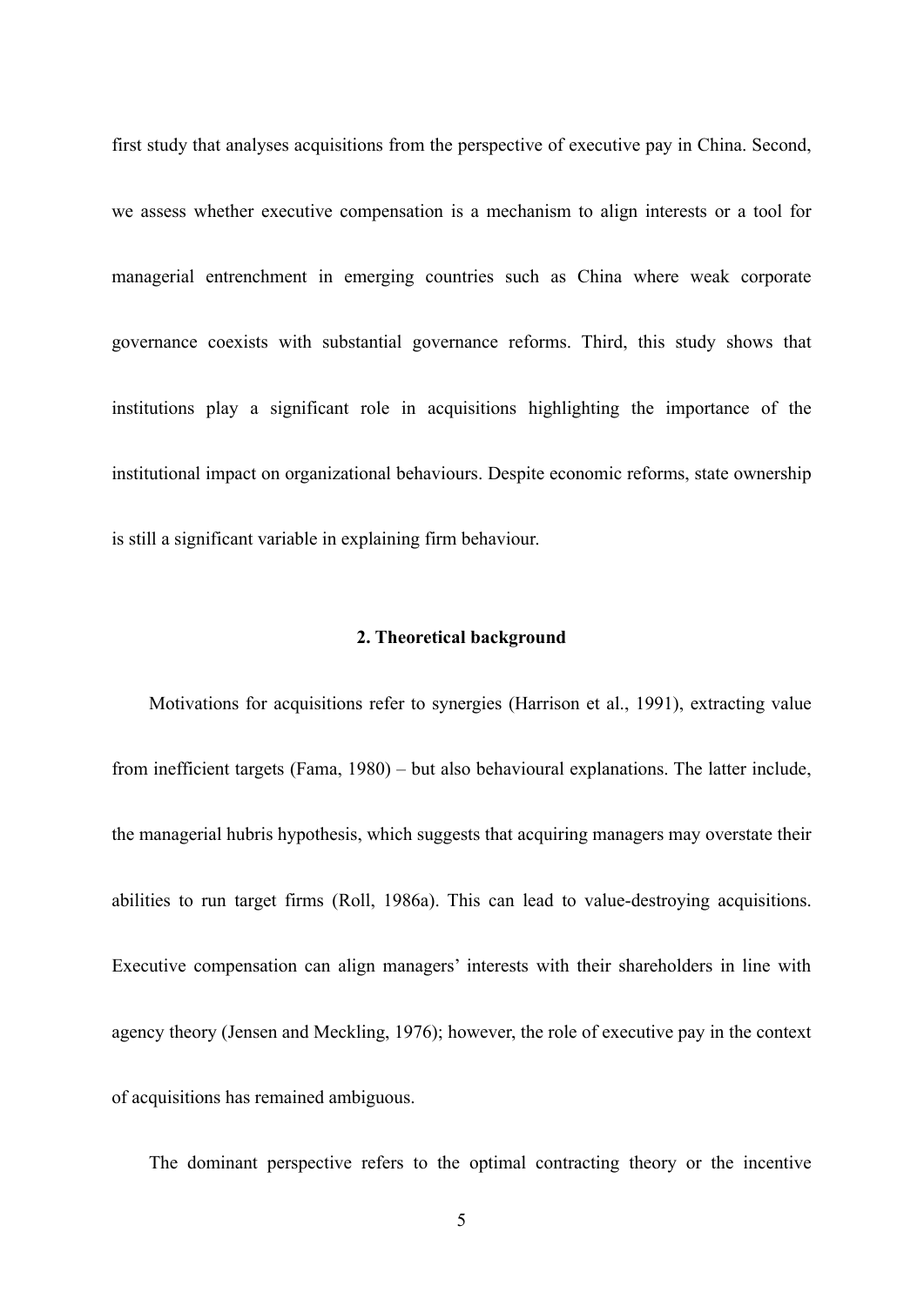alignment perspective, which advocates that executives promote shareholder-valuemaximizing behaviours (Jensen and Meckling, 1976; Mehran, 1995; Shleifer and Vishny, 1997). Based on this perspective, managers with higher levels of incentive compensation are expected to be more prudent in making acquisitions given *a priori* that acquiring firms generally do not benefit from acquisitions (Goranova et al., 2017; Gugler et al., 2003; Haleblian et al., 2009; Amihud and Lev, 1981; Jensen and Ruback, 1983). This theoretical view, however, yields mixed empirical results (Bliss and Rosen, 2001; Sanders, 2001; Schmidt and Fowler, 1990; Wright et al., 2002). For instance, Sanders (2001) presents a positive association between stock options and firms' acquisition activity, arguing that the lack of penalty for acquisition failures induces managers to take more risks. In contrast, Bliss and Rosen (2001) find that higher levels of equity-based compensation (both stock options and restricted stock) reduce the number of transactions in the banking industry.

The managerial power theory (MPT) has questioned the relevance of the optimal contracting theory in explaining executives' behaviour. Bebchuk and Fried (2003) argue that executive compensation itself is part of an agency problem rather than an instrument to address it. This can be attributed to two reasons. First, inefficient corporate governance systems may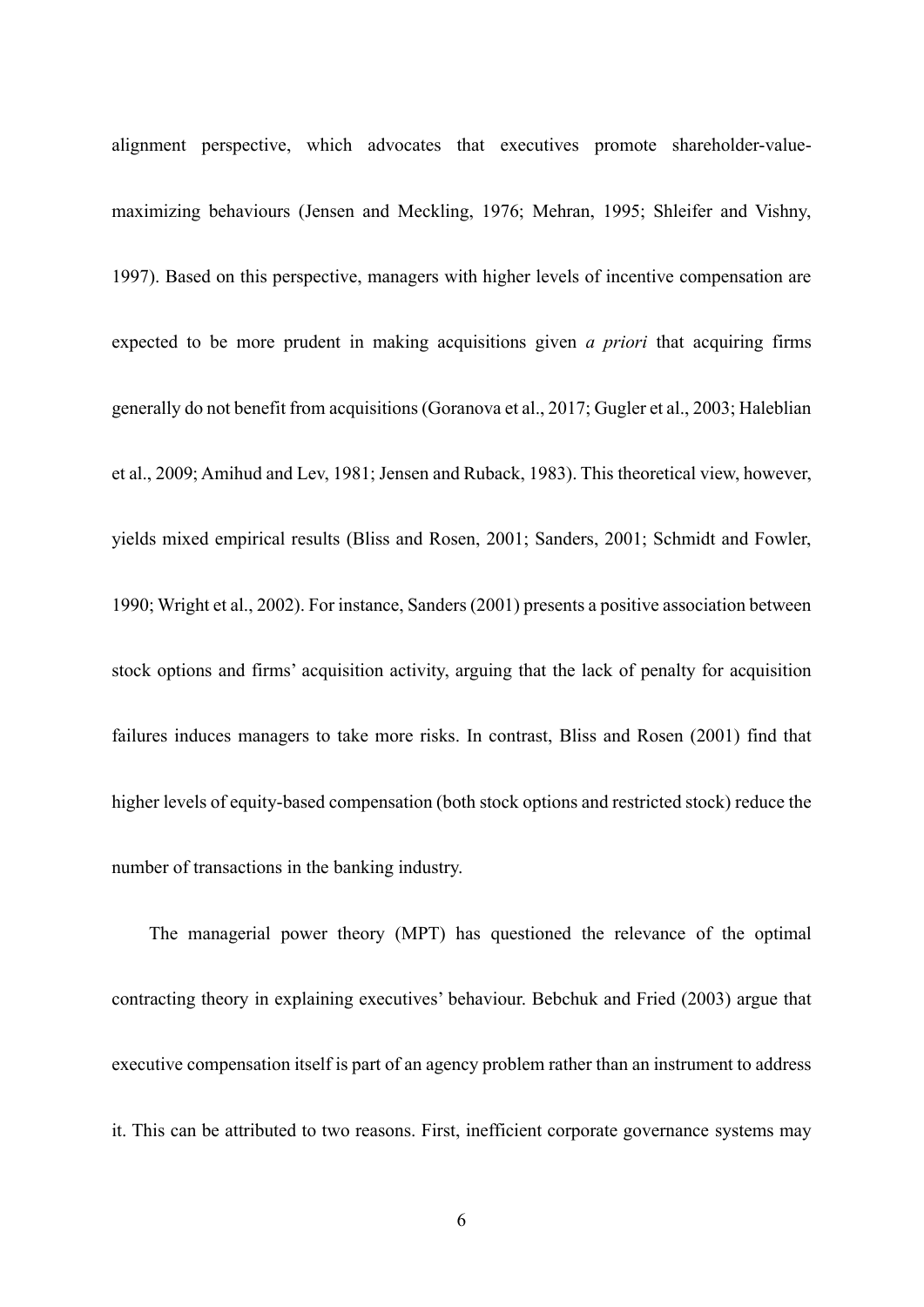reinforce managerial entrenchment. For instance, board members, for various reasons (e.g. to be re-appointed to the board or to sustain valuable business and social networks), may favour CEOs instead of monitoring them. Furthermore, market forces might be underdeveloped to ensure optimal contracting outcomes (Bebchuk and Fried, 2003). Managerial power scholars contend that an expected increase in post-acquisition compensation induces managers to make more acquisitions, extracting rents from shareholders. Haleblian et al. (2009) show that acquiring managers receive higher compensations after acquisitions, irrespective of acquisition performance. Grinstein and Hribar (2004) present a positive association between managerial power and bonus payments related to M&As. They argue that managers with more power are more likely to receive a higher acquisition bonus even if such acquisitions are value-decreasing.

#### **3. Hypothesis development**

#### *3.1 Incentive compensation and acquisition decisions*

Given the mixed theoretical and empirical evidence, adopting either theory in isolation is insufficient in understanding the alleged impact of executive compensation on M&A decisions. We argue that managers' desire to make acquisitions depends on the type and level of incentive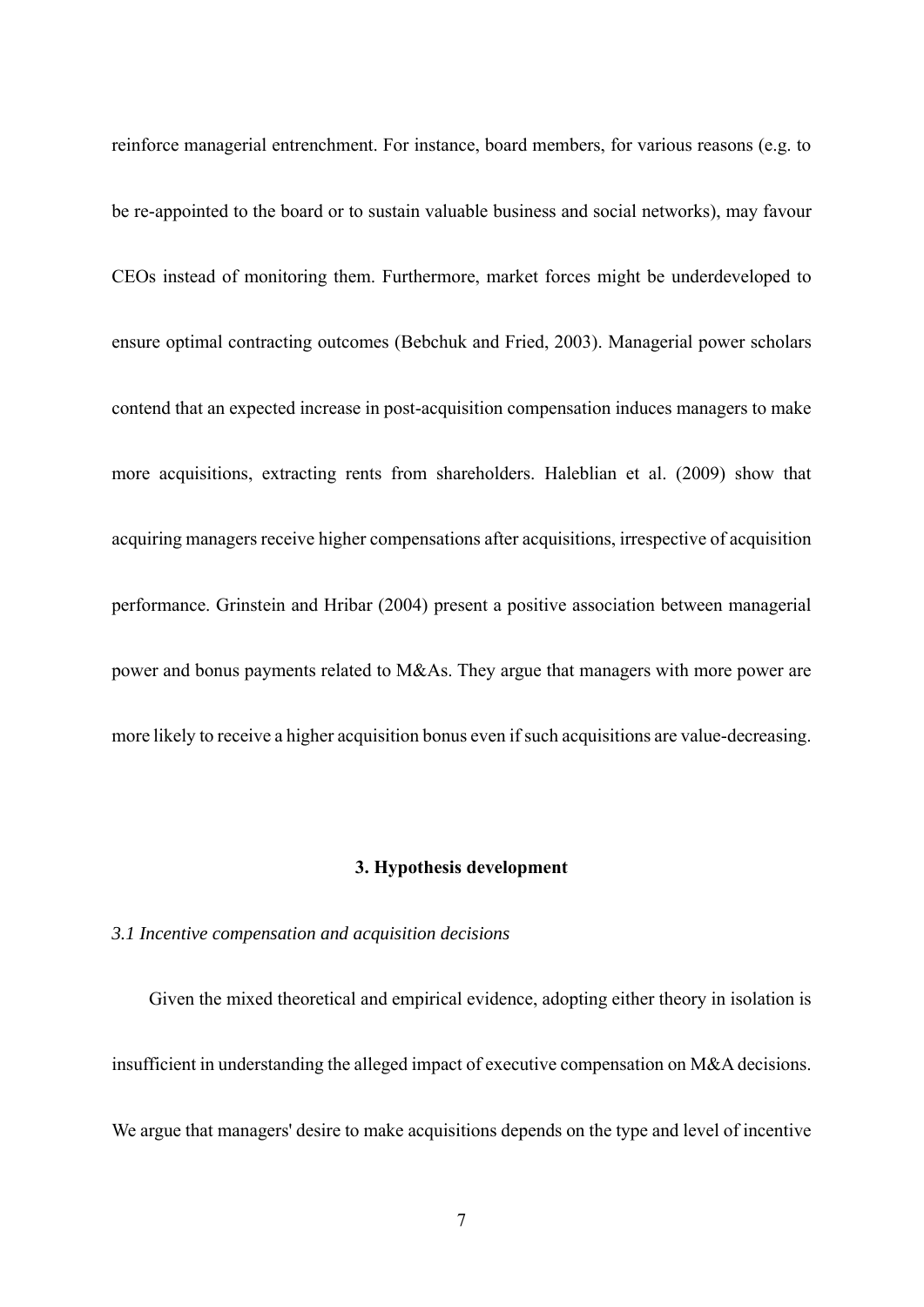pay they receive. Stock options have long been a dominant part of executive compensation in US companies since 1990s (Murphy, 2013). Following the prevalence in developed economies, China has introduced stock options in 2006 with the aim to incentivize executives. To the extent that acquisitions on average do not benefit shareholders, they are risky investments (Bauer and Matzler, 2014; Baker and Limmack, 2001; Franks and Mayer, 2001; Loderer and Martin, 1992; Loughran and Vijh, 1997; Weitzel and Kling, 2018). However, whether the use of stock options has achieved its expected impact remains ambiguous.

On the one hand, it is widely suggested that stock options can be used to mitigate managers' risk aversion and induce them to invest in risky but positive net present value projects (Coles et al., 2006). This risk-taking incentive is due to its non-linear *convexity effect*: option holders benefit if stock prices rise above the strike price but pay-outs do not become negative if stock prices drop below the strike price. Hence, we expect a positive correlation between stock options and acquisition behaviour as executives participate in the upside of a deal. On the other hand, the *magnification effect* associated with options may reduce managers' appetite for risk (Shue and Townsend, 2017). Options have a sensitivity to volatility ('vega') but also a sensitivity to firm value ('delta'). Thus, risk-averse managers may wish to reduce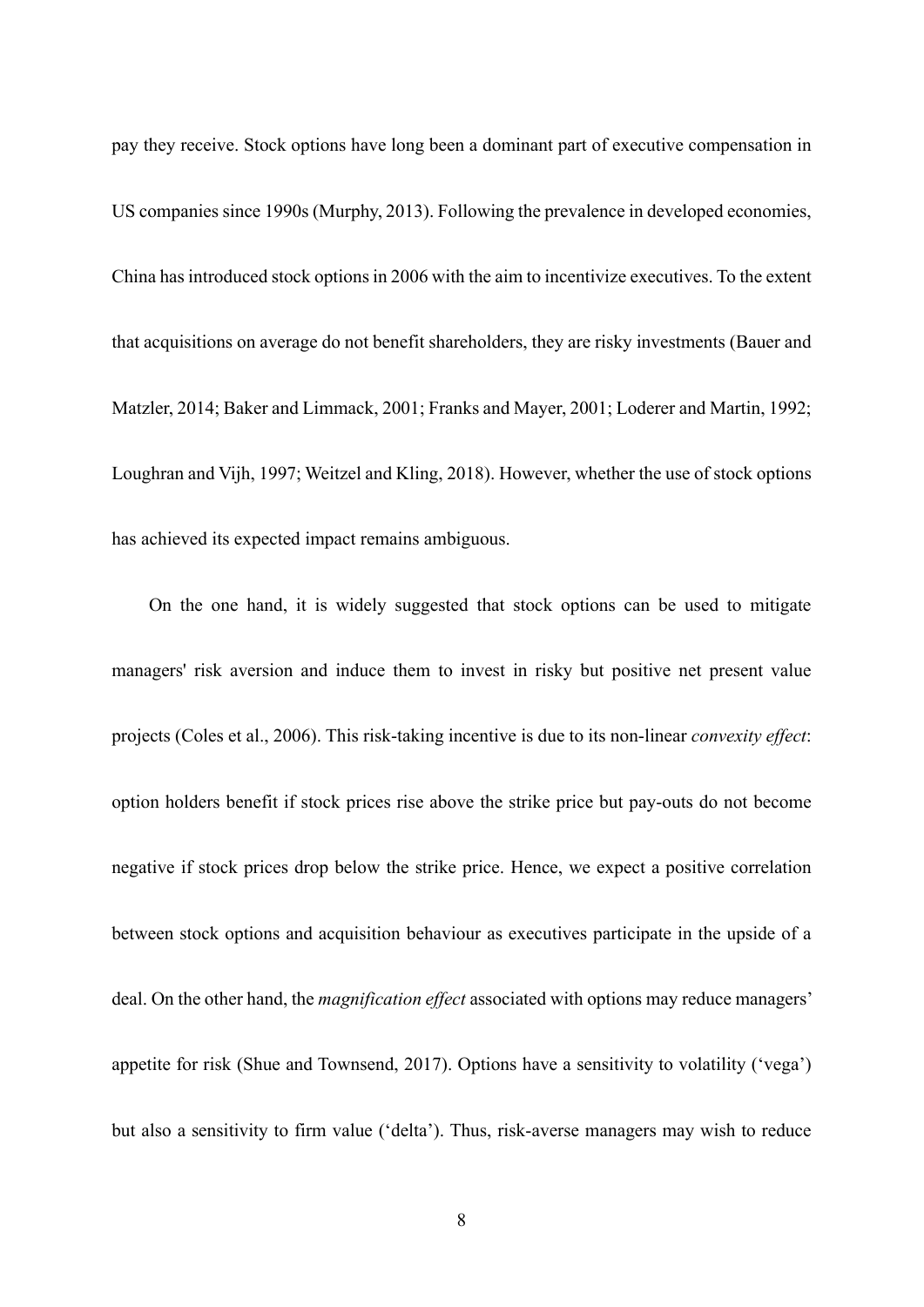volatility in the value of the firm (Edmans et al., 2017). The following alternative hypotheses emerge:

*Hypothesis 1a: There is a positive association between stock options and the frequency of M&A.*

*Hypothesis 1b: There is a negative association between stock options and the frequency of M&A.*

Stock ownership has different characteristics compared to stock options as the pay-out profile is symmetric, i.e. managers participate in the downside risk. In addition, managers cannot diversify their shareholding and they have an employment risk associated with the same firm, which makes them more risk averse. Stock has a higher value to executives than equivalent stock options due to lower volatility, making stock a more efficient 'alignment tool' (Dittmann and Maug, 2007, Edmans et al., 2017). The level of stock ownership matters as small equity stakes are unlikely to affect executives' decision making. This suggest the following hypotheses:

*Hypothesis 2: Managerial stock ownership and the frequency of M&A exhibit a positive correlation if equity stakes are low. The relationship turns negative for high equity stakes.*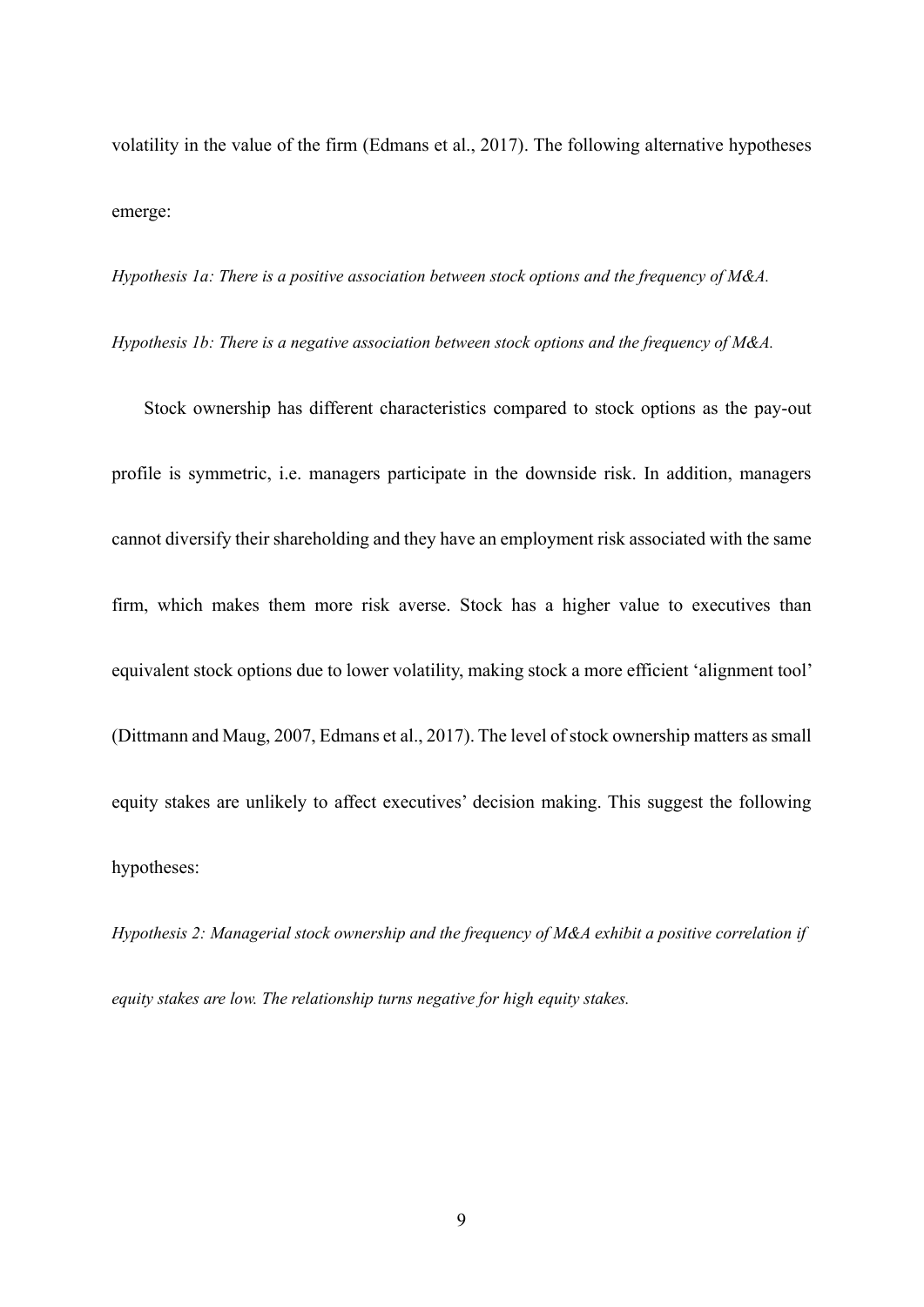#### *3.2 Post-acquisition performance*

Although research on post-acquisition performance proliferates, prior studies present mixed results on how executive compensation affects post-acquisition performance (Haleblian et al., 2009). Some studies suggest that executives' stock ownership is positively correlated with value-enhancing corporate strategies (Bethel and Liebeskind, 1993; Johnson et al., 1993; Lewellen et al., 1985). Datta et al. (2001) argue that stock options rather than stock ownership determine both short-term cumulative abnormal returns (CARs) and long-term buy-and-hold returns (BHRs). According to Datta et al. (2001), firms with higher proportions of stock options exhibit higher CARs and higher BHRs. By contrast, Jenter, (2002) and Hall and Murphy (2002) argue that optimal contracts should only use stock.

We conjecture that stock ownership and stock options have a different impact on postacquisition performance. Stock options lead to more acquisitions and as they become more frequent the quality of targets diminishes, suggesting a negative impact on post-merger performance. The following hypothesis captures these arguments:

*Hypothesis 3: The association between stock options and post-acquisition performance is negative.*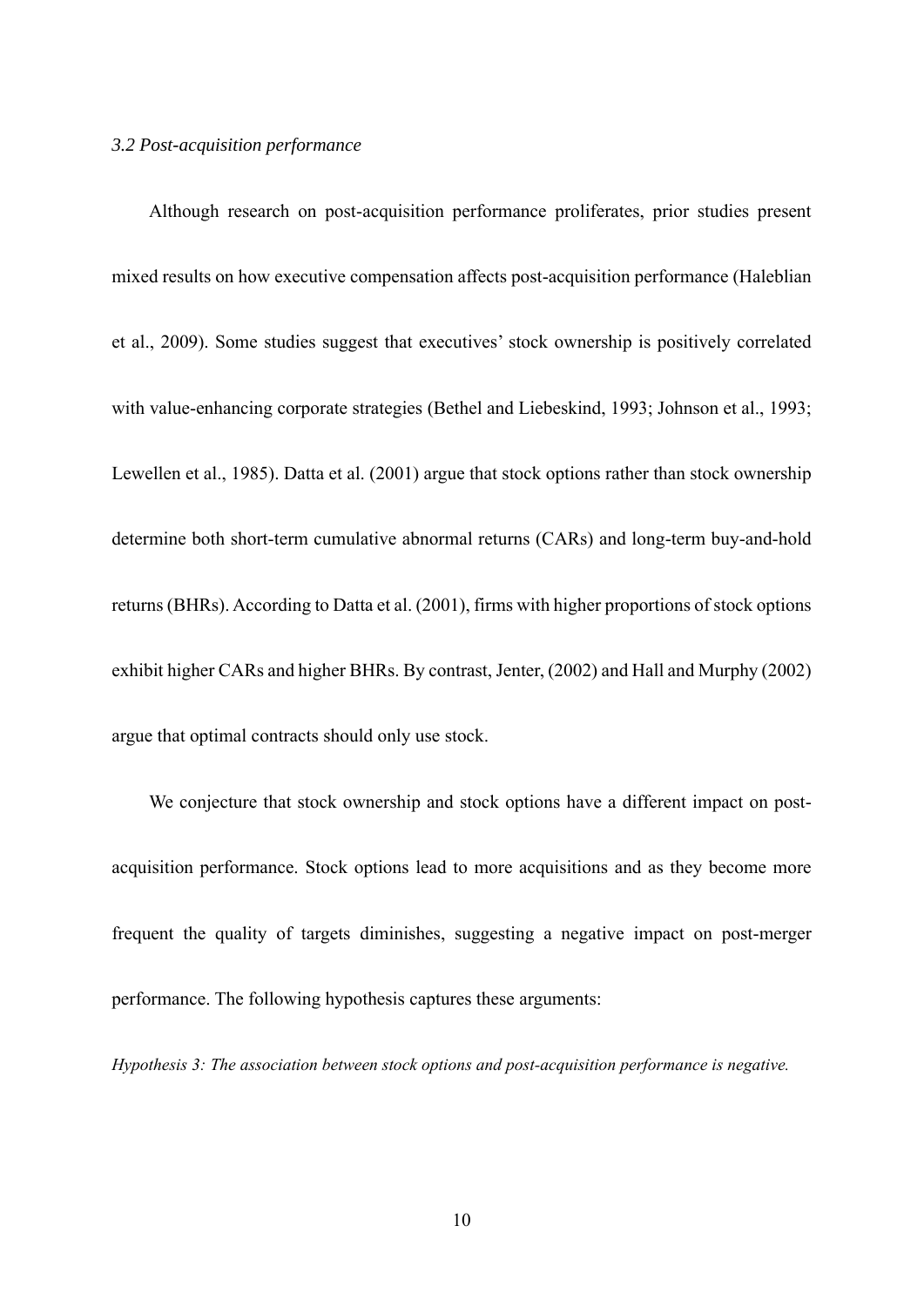When a manager receives compensation in stock, her future wealth is partly linked to the future value of the firm. However, different levels of this 'linkage' will have a different impact on acquisition performance. In line with the non-linear relationship between managerial ownership and acquisition behaviour, we contend that the relationship is non-linear.

As executive compensation is positively correlated to firm size, it is reasonable to expect that managers will receive higher compensation after acquisitions (Lahlou and Navatte, 2017; Haleblian et al., 2009). Moreover, managers can also benefit from acquisitions by building a 'bigger empire', reducing their employment risk (Deutsch et al., 2007). If managers have small equity stakes, they might pursue value-destroying mergers as their losses can be offset by other personal benefits following acquisitions (Lahlou and Navatte, 2017). This argument changes with higher equity stakes, suggesting a positive impact on post-merger performance, captured by the following hypothesis.

*Hypothesis 4: The association between managerial stock ownership and post-acquisition performance is negative at low levels of ownership – but positive if equity stakes are higher.*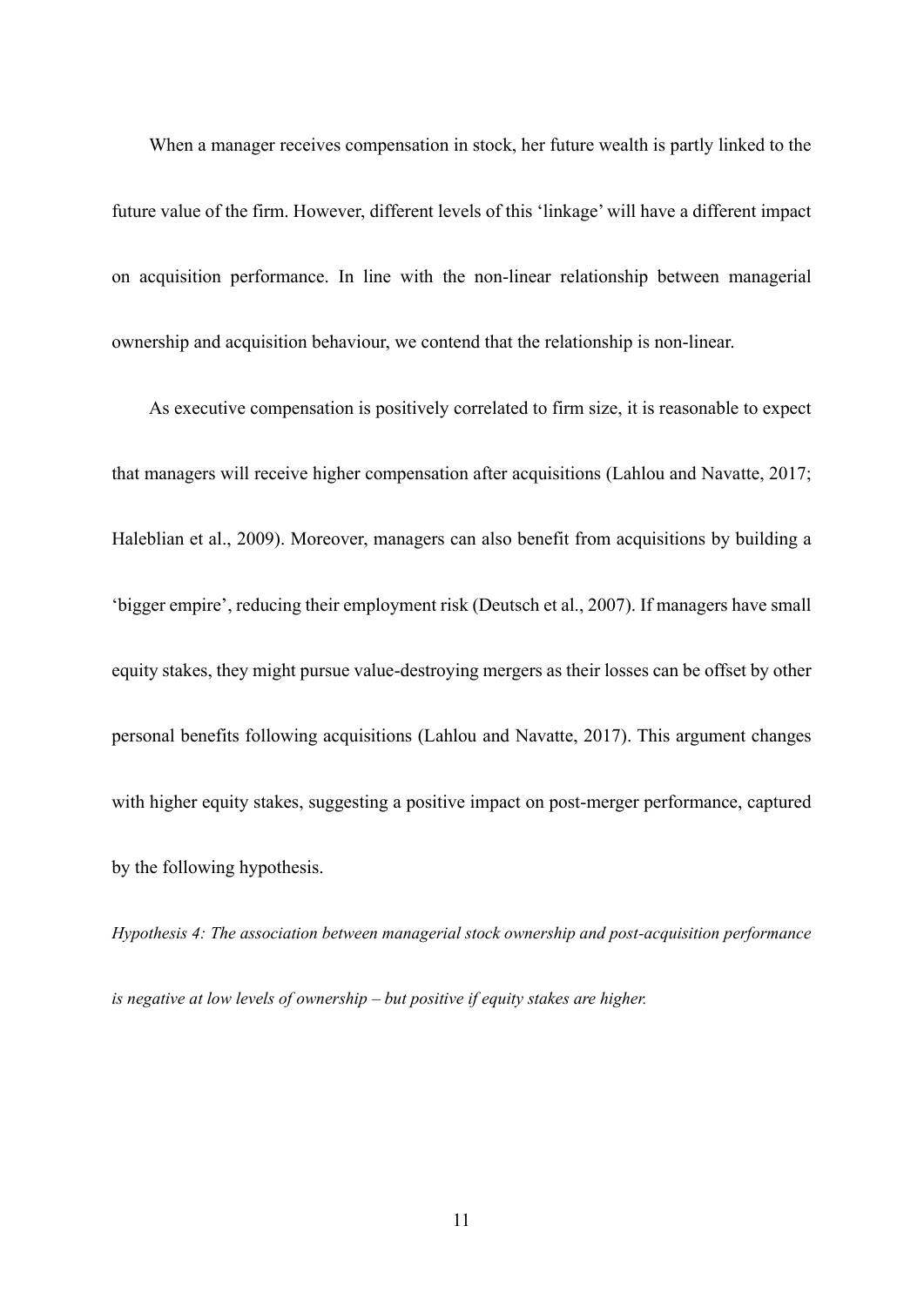#### *3.3 Institutional impact*

A significant feature of China's institutional setting is the dominant position of the state in the national economy. The state plays a significant role in the economy through stateownership, administrative governance and regulations (Gao and Kling, 2006). Thus, we expect that the institutional setting affects the impact of executive compensation on acquisitions. Specifically, we conjecture that the equity-based compensation plays a less prominent role in SOEs than in private firms. First, managers in SOEs are less sensitive to compensation since they are appointed by the state and rewarded with political promotion by fulfilling their targets (Conyon and He, 2011). Second, managers in large SOEs are less powerful than their counterparts in private firm because they are under direct control of state bureaucrats such as the State-owned Assets Supervision and Administration Commission of the State council (SASAC) (Gao and Kling, 2012). Finally, many state-led acquisitions are driven by other motives such as restructuring (i.e. steel industry). We formulate the following hypothesis: *Hypothesis 5: The association between executive compensation, M&A activity and performance is* 

*less pronounced in SOEs than in private firms.*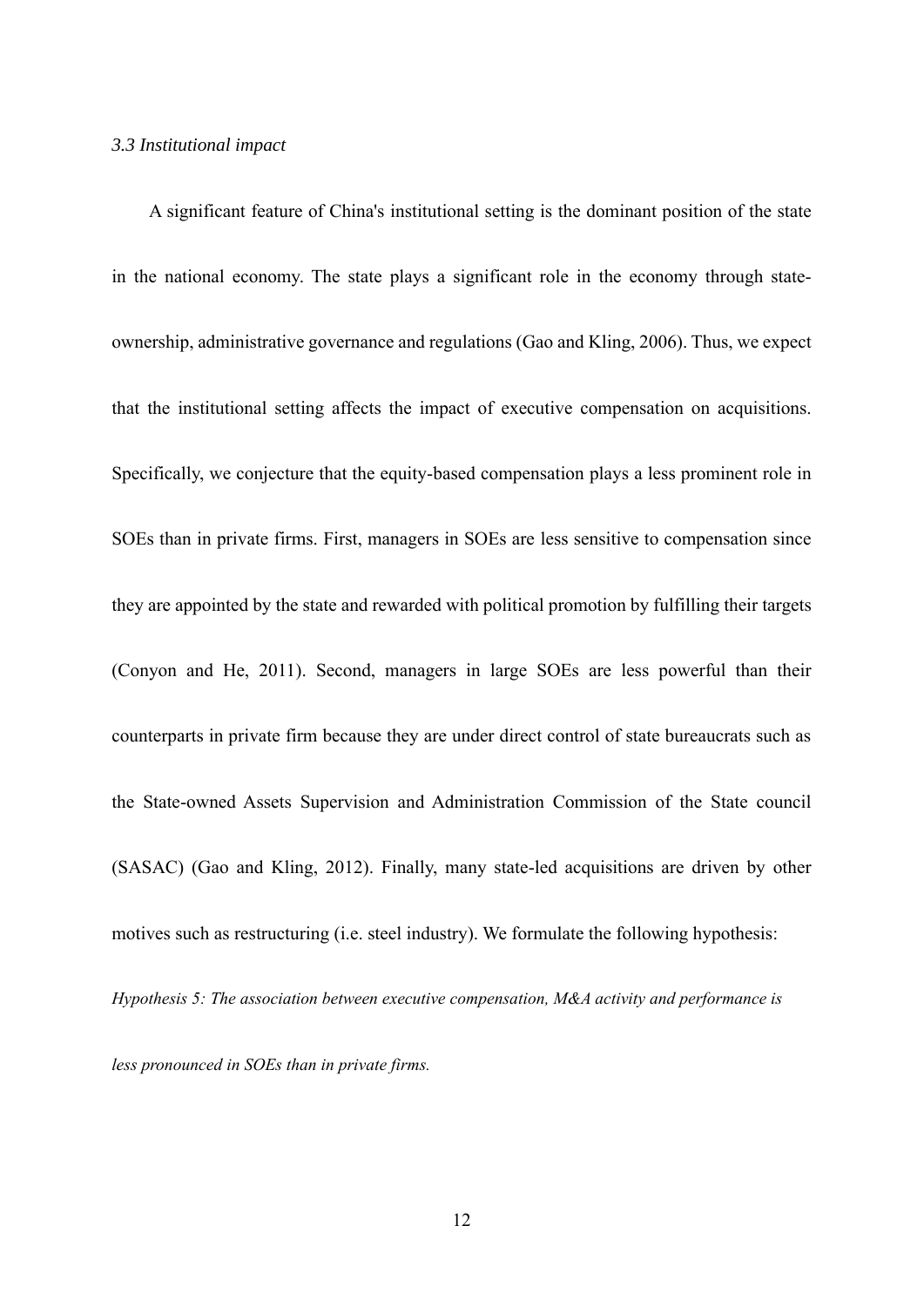#### **4. Sample construction and method**

#### *4.1. Sample and data*

Our data covers the period from 2005-2014 as we require a post-merger phase to assess long-term performance of merged entities. We consider this sample period for two reasons. First, this decade is marked by continuous financial and market reforms. Specifically, Chinese firms have been encouraged to adopt stock options since 2006 to incentivize managers.<sup>1</sup> This policy change provides a natural experiment to investigate the impact of this relatively new form of incentive mechanism on firms'strategic decision making. Second, many SOEs began to undertake acquisitions to restructure their ownership.<sup>ii</sup> Thus, it is interesting to know whether executive compensation plays a different role in SOEs and non-SOEs.

Using the Zephyr database, we identified 10,969 acquisitions from January 1, 2005- December 31, 2014. We exclude (1) withdrawn offers during the sample period, (2) financial services, and (3) foreign targets. These criteria result in a final sample of 10,553 acquisitions initiated by 2,014 firms. Financial and executive compensation data were collected from the China Stock Market and Accounting Research Database (CSMAR) starting from 2004 to allow for a one-year lag prior to acquisitions.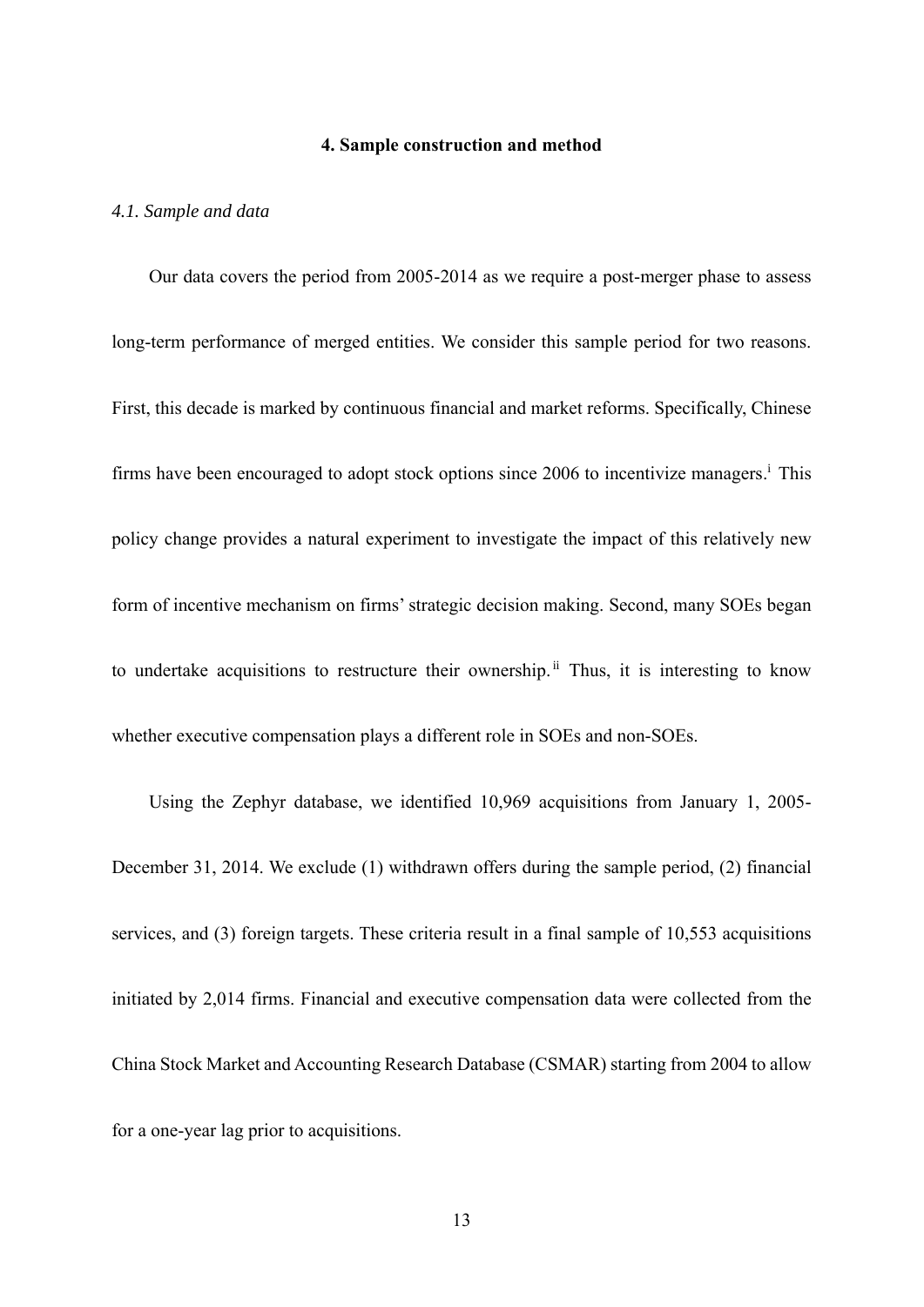#### *4.2. Dependent variables*

Acquisition activity, measured as the number of acquisitions a firm undertakes each year, is the dependent variable to test Hypotheses 1a, 1b, and 2. A firm is categorized as an active acquirer if it undertakes more than five acquisitions within the sample period. Post-acquisition performance is the dependent variable to test Hypotheses 3 and 4. Consistent with prior research (Datta et al., 2001; Wright et al., 2002), we use cumulative abnormal returns (CARs) to measure the market response to acquisition announcements as proxy for short-term postacquisition performance. Using a single index market model, CARs have been estimated for five-day event windows (-2 to +2) based on a 60-day estimation period from 90 days to 30 days prior to the acquisition announcement date (day 0).

In contrast to prior studies, we also use three-year buy-and-hold returns (BHRs) to capture the long-term performance of acquisitions. We include BHRs for two main reasons. First, some scholars (Datta et al., 2001; Loughran and Vijh, 1997) argue that it is hard to interpret CARs in a meaningful way. Second, less efficient capital markets in China make short-term measurement unreliable. The  $BHR_i$  is calculated as shown in (1), where day  $t=1$  is the first trading day after the announcement date and *Ri,t* is the daily stock return of stock *i* on day *t*.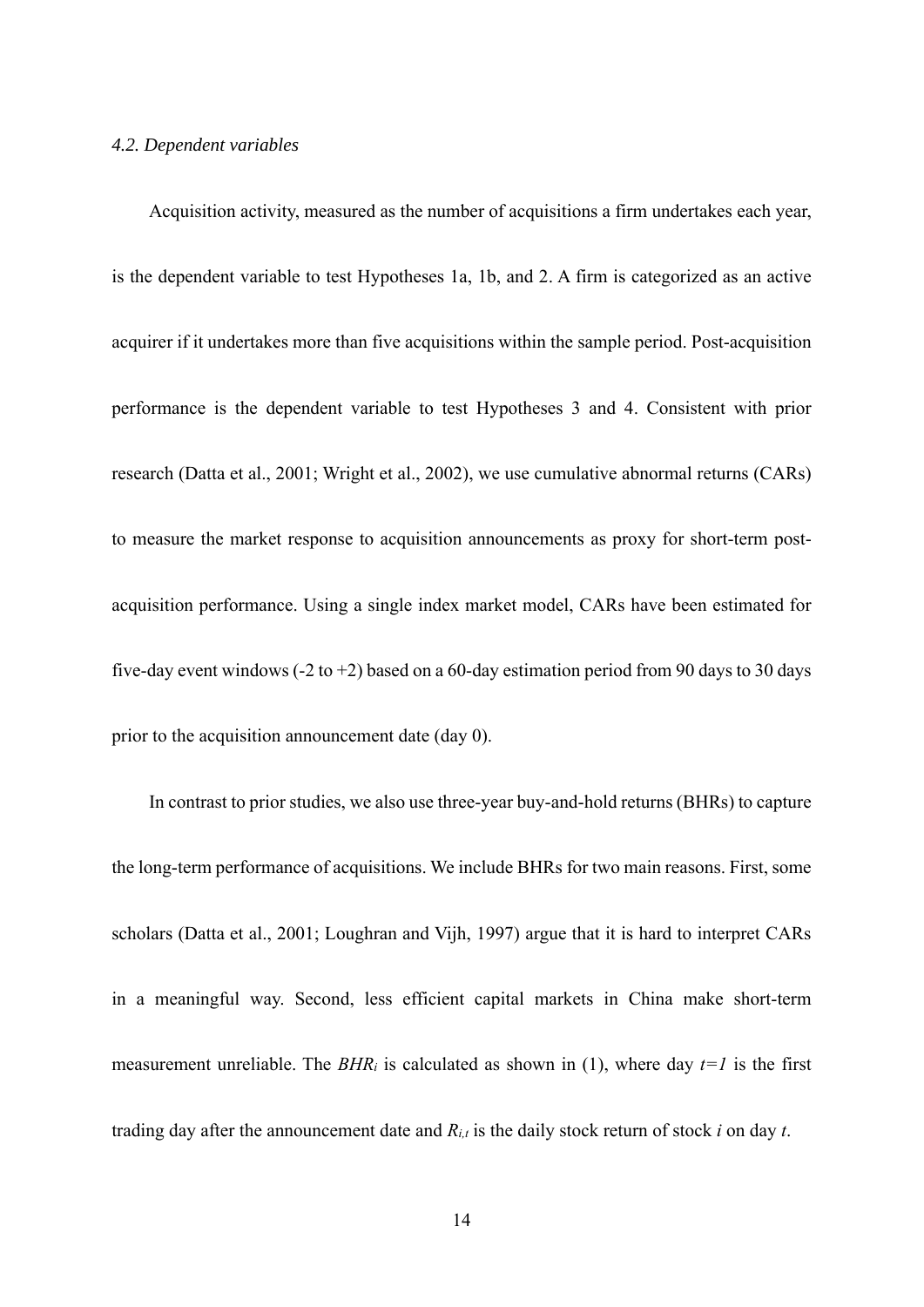$$
BHR_i = \left[\prod_{t=1}^{T} (1 + R_{i,t}) - 1\right] \times 100\tag{1}
$$

BHRs are estimated based on a three-year period after announcements. Since there are, on average, 240 trading days each year, BHRs are based on 720 trading days.

#### *4.3. Executive compensation variables*

We investigate three types of executive compensation: stock options, managerial stock ownership, and cash compensation. Since many firms do not disclose option values or adopt different methods to value options, we use a dividend adjusted Black-Scholes model to value executive stock options. We then proxy stock option compensation as the value of options to the total value of options and cash pay. Managerial stock ownership is estimated as the percentage of shares managers own in terms of the number of outstanding shares at each year end. Cash compensation includes salaries, bonuses, and other cash payments disclosed in annual reports.

#### *4.4. Control variables*

Firm size, measured as the natural logarithm of total assets, is controlled as it has been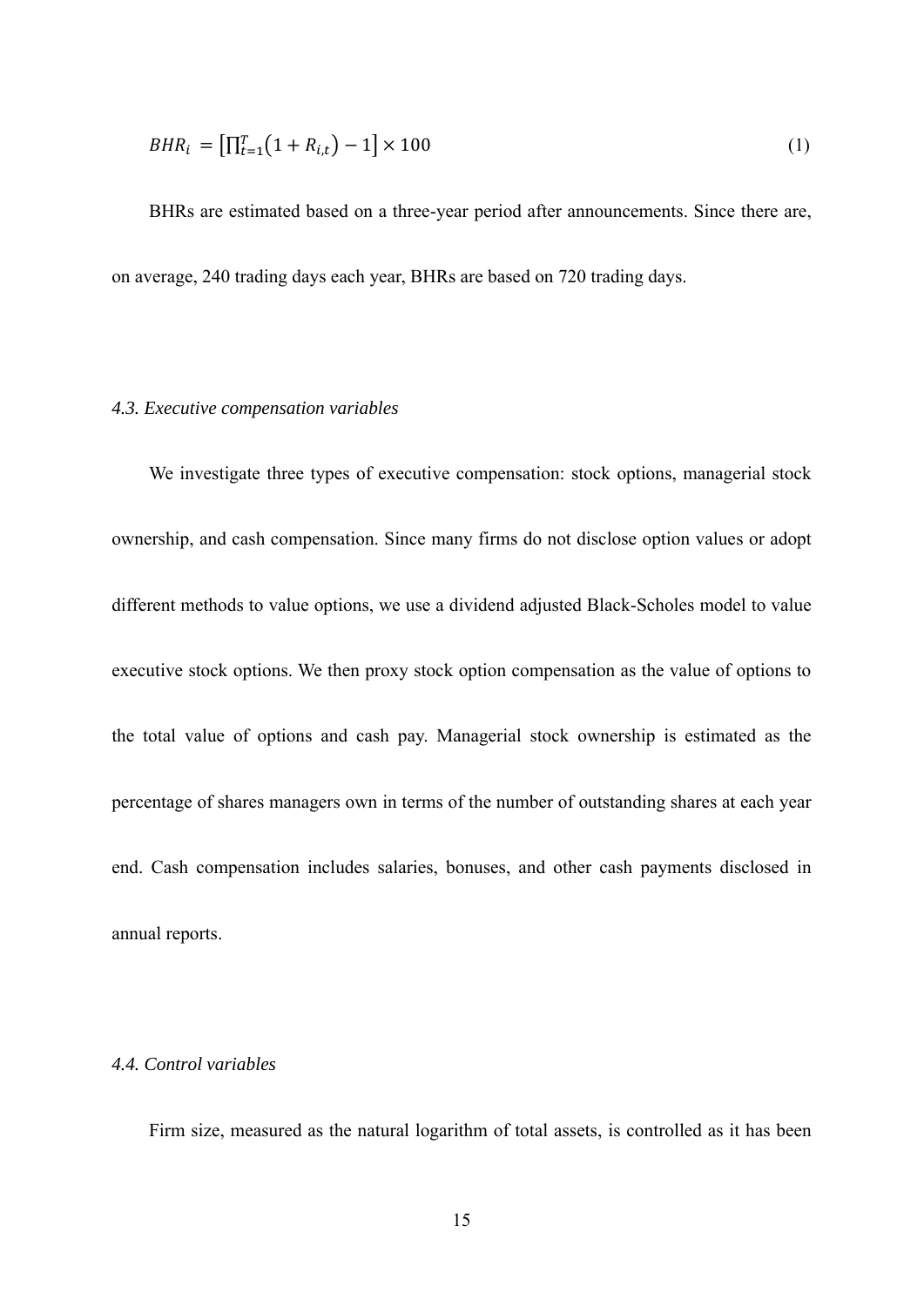known to affect acquisitions (Amihud and Lev, 1981; Sanders, 2001). Financial leverage, defined as long- and short-term debt to total assets, has also been included to control for its impact (Jensen, 1986). Although the payment method is a significant variable in the M&A literature, we ignore it as over 90% of acquisitions are cash mergers (Kling and Weitzel, 2011). Some scholars (Morck et al., 1990; Sanders, 2001) argue that poor past performance induces managers to seek new opportunities. Yet, strong past performance can also lead to hubris making value-destroying mergers more likely Roll (1986). Hence, we include measures of past firm performance using annual stock returns and returns on equity.

Additionally, Lang et al. (1991) propose that investment opportunities, measured by Tobin's Q, can also affect firms' investment decisions. However, Tobin's Q not only captures growth potential, but also a firm's overvaluation, which shapes merger activities (Rhodes– Kropf et al., 2005). We decompose Tobin's Q into three components to control for firm-specific overvaluation, industry-specific overvaluation and long-term growth expectations, respectively (Jiang et al., 2017; Rhodes–Kropf et al., 2005).

We control for a firm's growth measured as the annual growth rate of total assets. Previous acquisition experience has also been found to influence activities (Sanders, 2001). We create a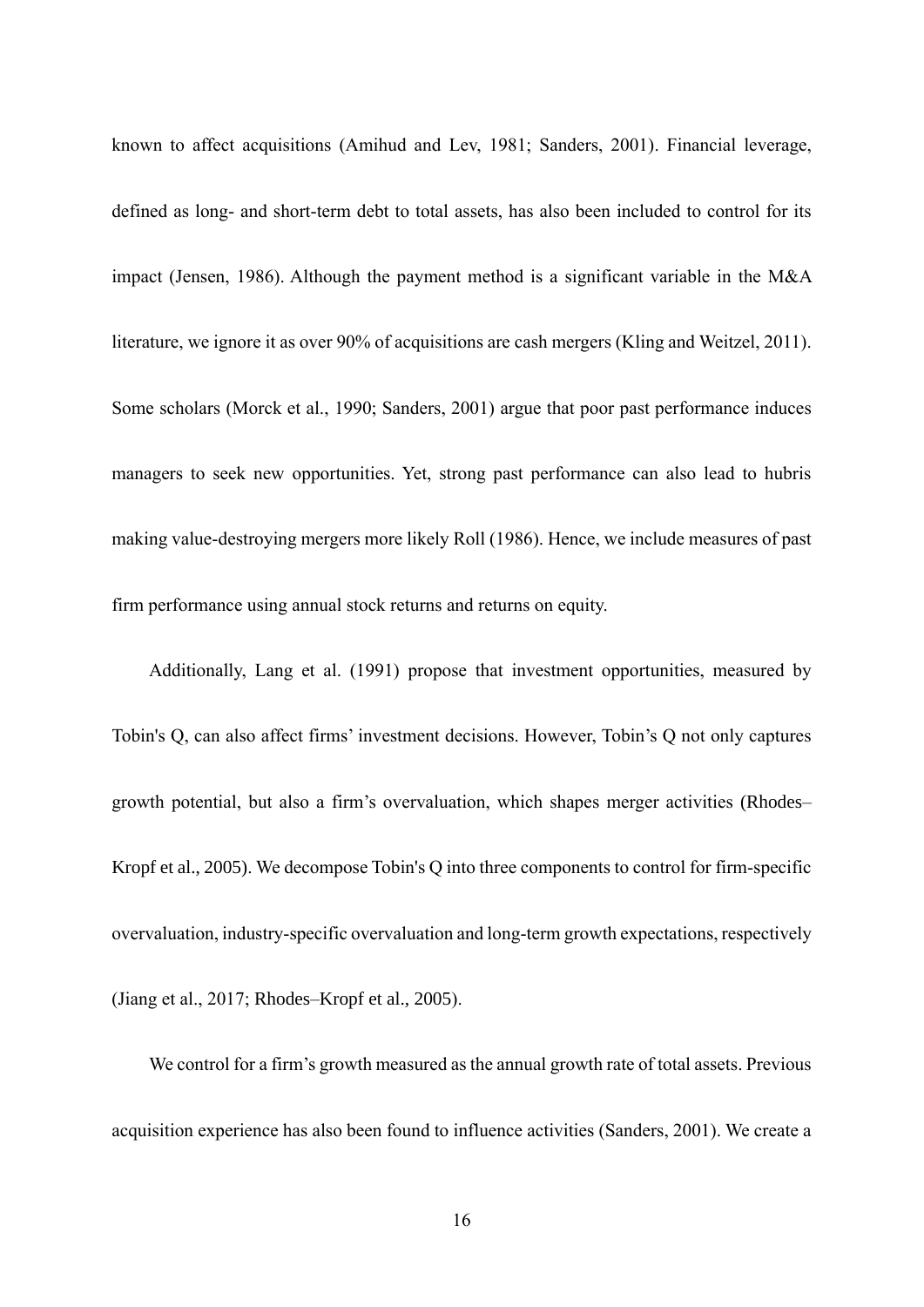dummy variable (MA experience) that is equal to one if the firm has at least one acquisition in the previous three years and zero otherwise. Table 1 provides an overview of all variables.

(Insert Table 1 here)

#### *4.5. Method*

First, we are interested in whether the two subgroups, active and less active firms, exhibit different patterns in executive compensation and post-acquisition performance. We thus use a parametric two-sample t-test to determine whether the groups' means differ*.* Second, we use multiple regressions to test the relationship between executive compensation and the level of acquisition activities. In models where the number of acquisitions refers to the dependent variable, an ordinary least squares regression is not appropriate. Thus, we employ a negative binomial regression model to cope with the over-dispersion of the dependent variable. To test Hypotheses 1a, 1b, and 2, we use the number of acquisitions firm *i* undertook in year *t* as the dependent variable and include compensation and control variables lagged by one year, unless otherwise stated. Lagging variables ensures explanatory variables are predetermined, i.e. weakly exogenous. We also include the square of stock ownership to capture its anticipated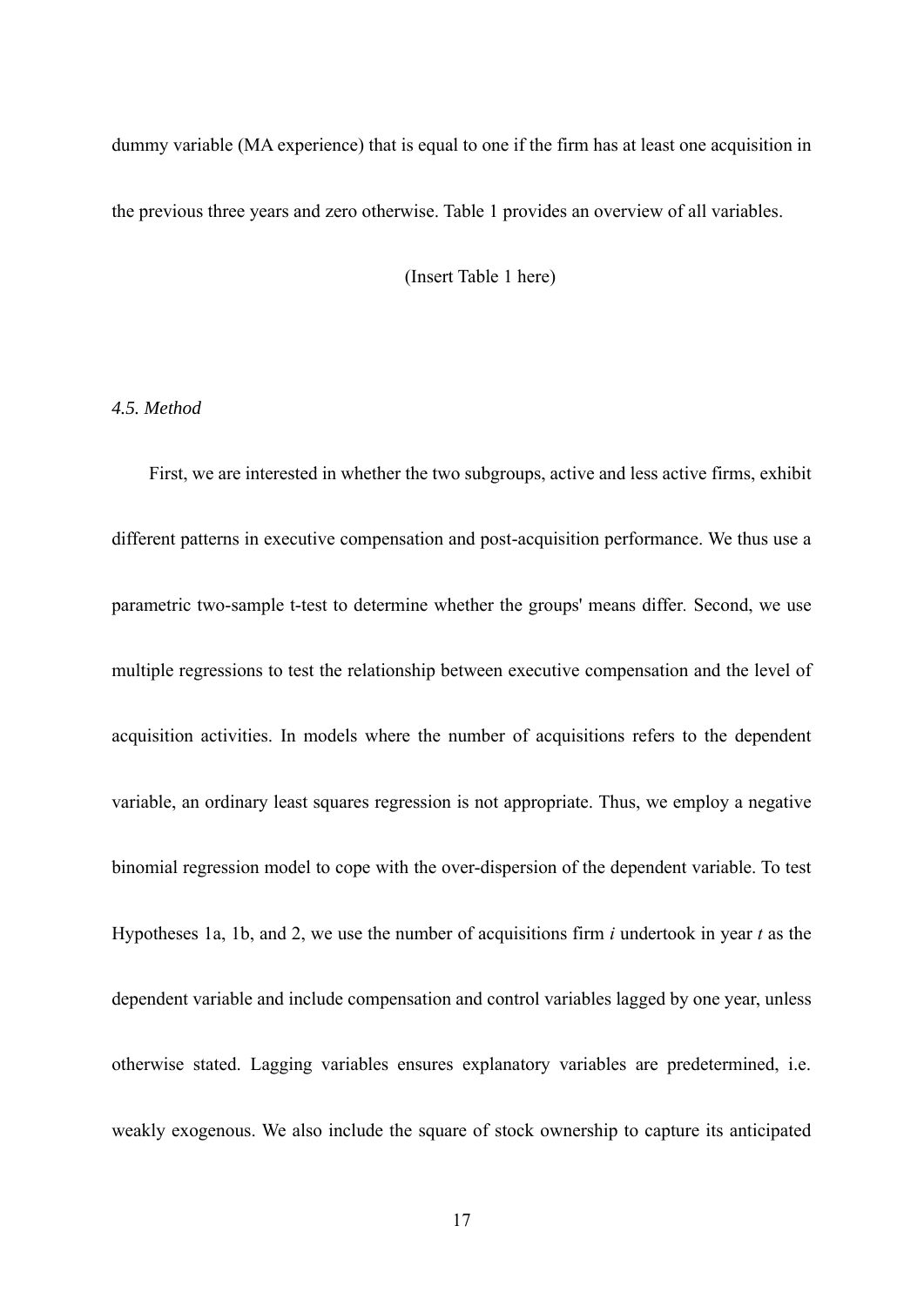non-linear relationship. To test Hypotheses 3 and 4, we use CARs and BHRs as dependent variables with similar controls. The Appendix provides the regression equations and further details. In line with Hypothesis 5, we anticipate that incentive compensation could influence investment decisions differently in non-SOEs and SOEs. Thus, we run the above regressions for SOEs and non-SOEs separately. We account for fixed effects and include industry and year dummies. Furthermore, all regressions are clustered within cross-sectional units. Clustered standard errors account for serial correlation, permitting that the error terms for one firm in year t and year t-1 are similar.

#### **5. Empirical results**

Table 2 reports summary statistics. Although the number of acquisitions has increased from 476 in 2005 to 1,741 in 2014, the average deal value has remained stable. The deal volume reached its peak at 713 million Yuan in 2006, which was a 268% increase compared to 2005.

This peak resulted from a privatization wave and restructuring among SOEs.

#### (Insert Table 2 here)

Table 3 presents descriptive statistics based on 10,553 acquisitions from 2005-2014 and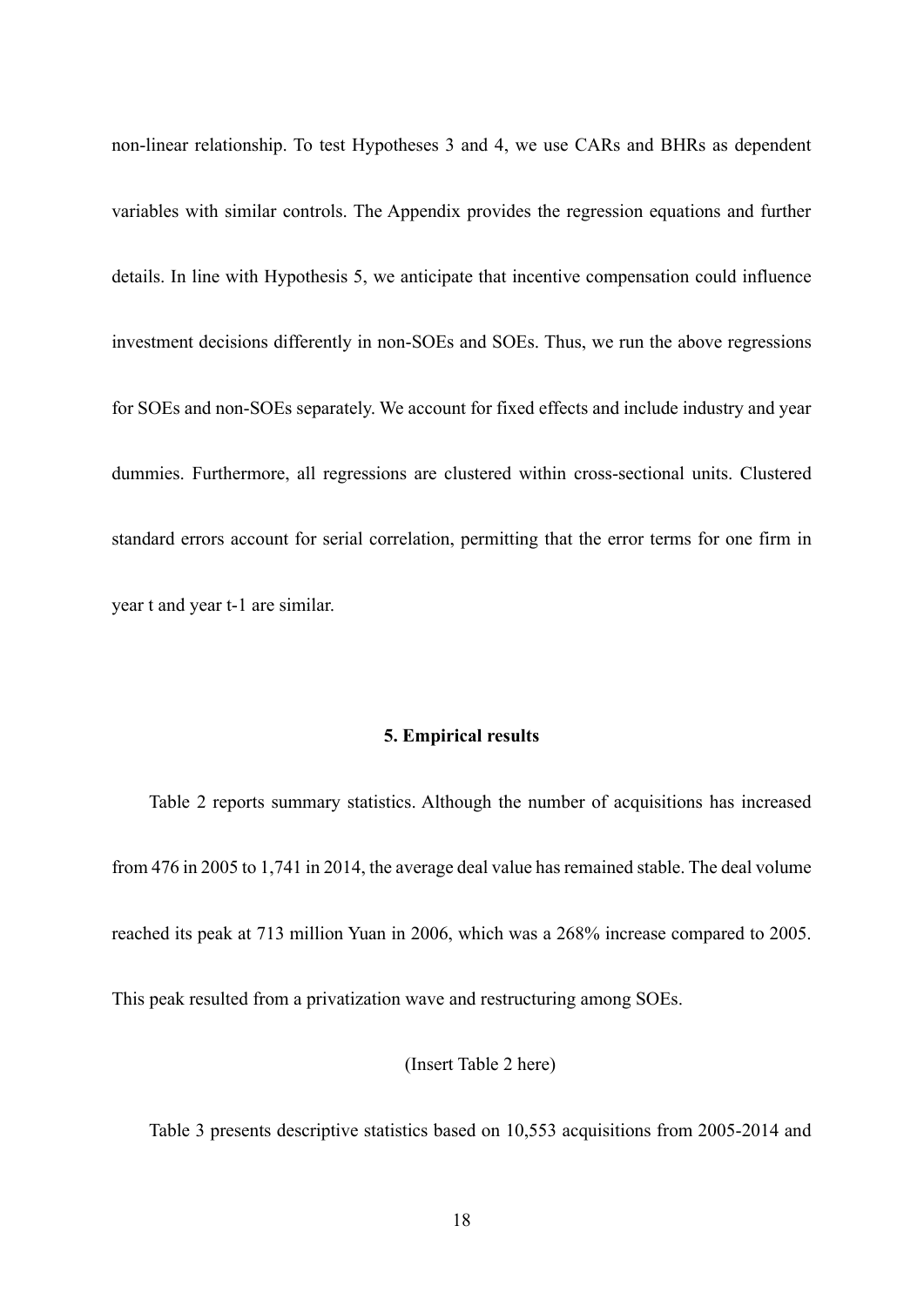firm characteristics of acquiring firms. Each firm undertook 2.94 acquisitions per year on average. Acquiring firms are large with an average market capitalization of 11.9 billion Yuan. It only takes around three months (87 days) to complete an acquisitions compared to fivemonth in the US (Grinstein and Hribar, 2004). The average cumulated abnormal returns (CARs) was 1.37% suggesting that Chinese markets reacted positively to M&A announcements. In contrast, CARs tend to be negative in developed markets (Morck et al., 1990). However, BHRs reached -17.54% on average, revealing poor long-term performance. Over 59% acquisitions occurred in the same industry. Over 30% of the acquisitions were undertaken by SOEs.

#### (Insert Table 3 here)

Table 4 shows compensation related variables. Only 356 firm-year observations contain stock options. If firms chose options, they accounted for a significant proportion (77.17%) of the total compensation. The average stock ownership of executives was 10.46%, relatively higher than the average 7% of managerial ownership overall for listed firms during the same period (Jiang et al., 2017).

According to Panel B of Table 4, the proportion of out-of-the money options and in-themoney options are almost equal. In contrast, Datta et al. (2001) finds that the majority (93.3%)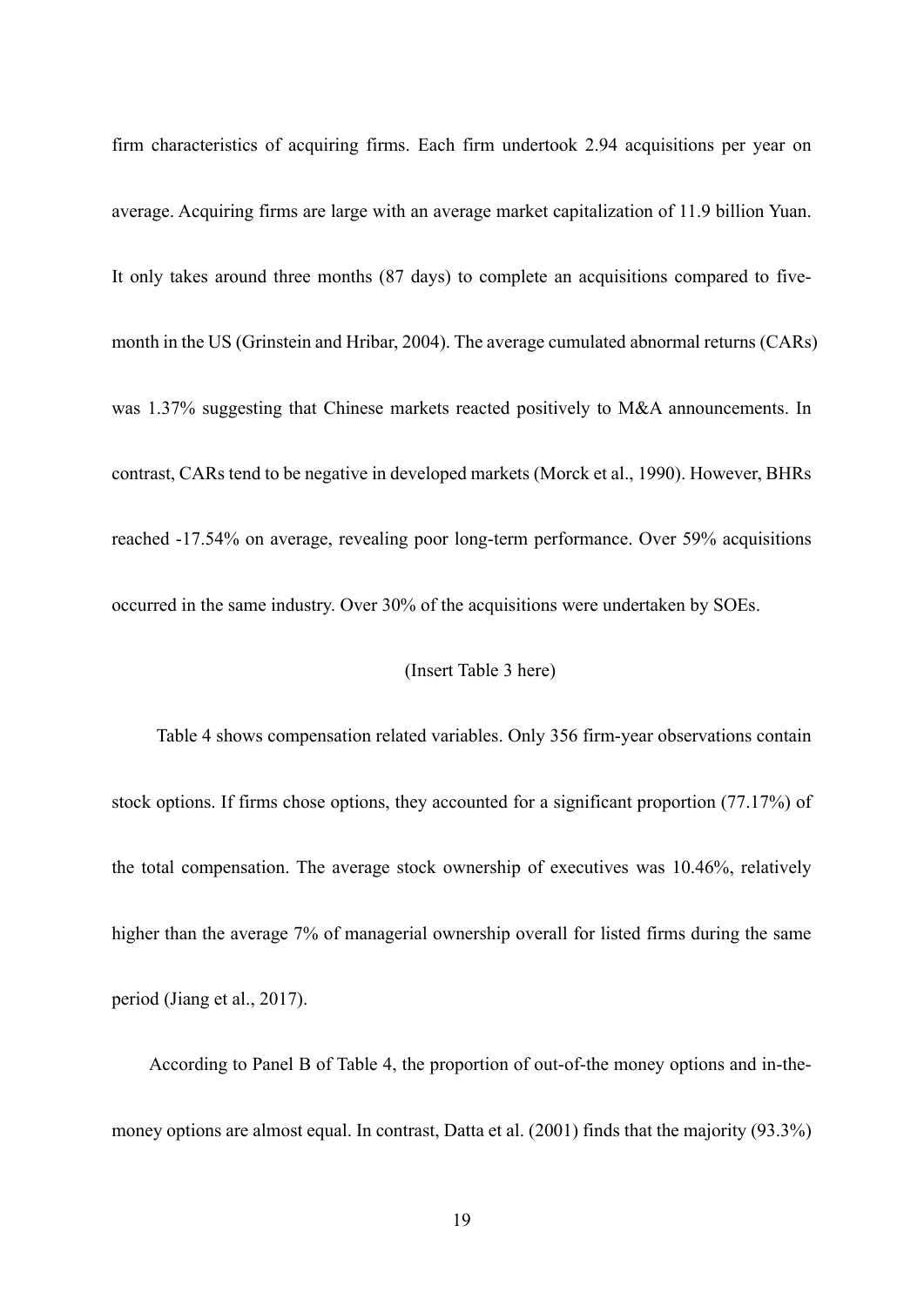of U.S. stock options are at-the-money from 1993-1998. Finally, Panel C indicates that over 80% of firms award stock options with a vesting period between three and five years, while only 18% of the stock options have a vesting period over five years. Thus, when compared with the long-term nature of stock options in US firms, Chinese listed firms usually award midterm stock options.

(Insert Table 4 here)

## *5.1. Active versus non-active acquiring firms*

Table 5 reports the means of different types of compensation for active and non-active acquirers. Panel A indicates that active acquiring firm's award significantly lower managerial stock ownership (8.78%) than firms which are less active in making acquisitions (13.96%). In contrast, executives of active acquirers usually receive a significantly higher proportion of stock options (6.74%) than less active acquiring firms (2.95%) as shown in Panel B. Finally, Panel C reports that cash compensation for managers of active acquirers are significantly higher than in less active firms. The statistics support our hypotheses that different types of executive compensation exhibit an opposite impact on acquisition decisions.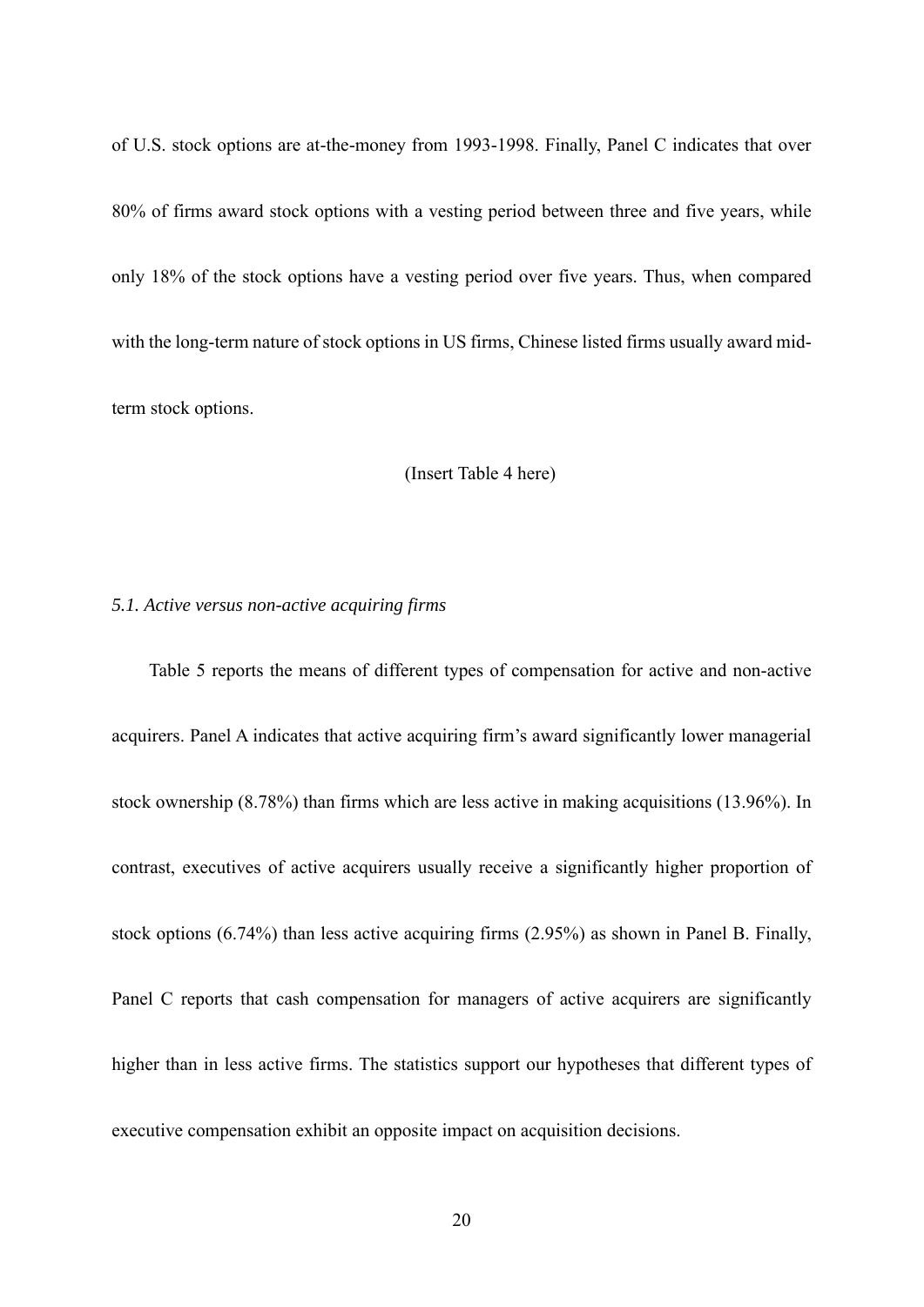#### (Insert Table 5 here)

Table 6 reports five-day  $(-2, +2)$  abnormal cumulative returns  $(CAR)$  and three year buyand-hold returns (BHR) for the full sample and the two subgroups. As reported in Panel A, markets generally respond positively to acquisitions. Yet, acquisitions initiated by active acquirers usually trigger poorer market reactions. The results in Panel B indicate that long-term post-acquisition performance is, on average, negative for the full samples. However, less active acquirers demonstrate better BHRs.

#### (Insert Table 6 here)

#### *5.2. Executive compensation and acquisition activity*

Table 7 presents the results of the association between incentive compensation and acquisition activities. Model (1) only includes equity compensation to capture their main effects. Stock options are positively and significantly related to the number of M&As, supporting Hypothesis 1a instead of 1b. Managerial stock ownership demonstrates a non-linear impact on acquisition activities. When managers have small equity stakes, there is a positive correlation between managerial stock ownership and the number of acquisitions. However, the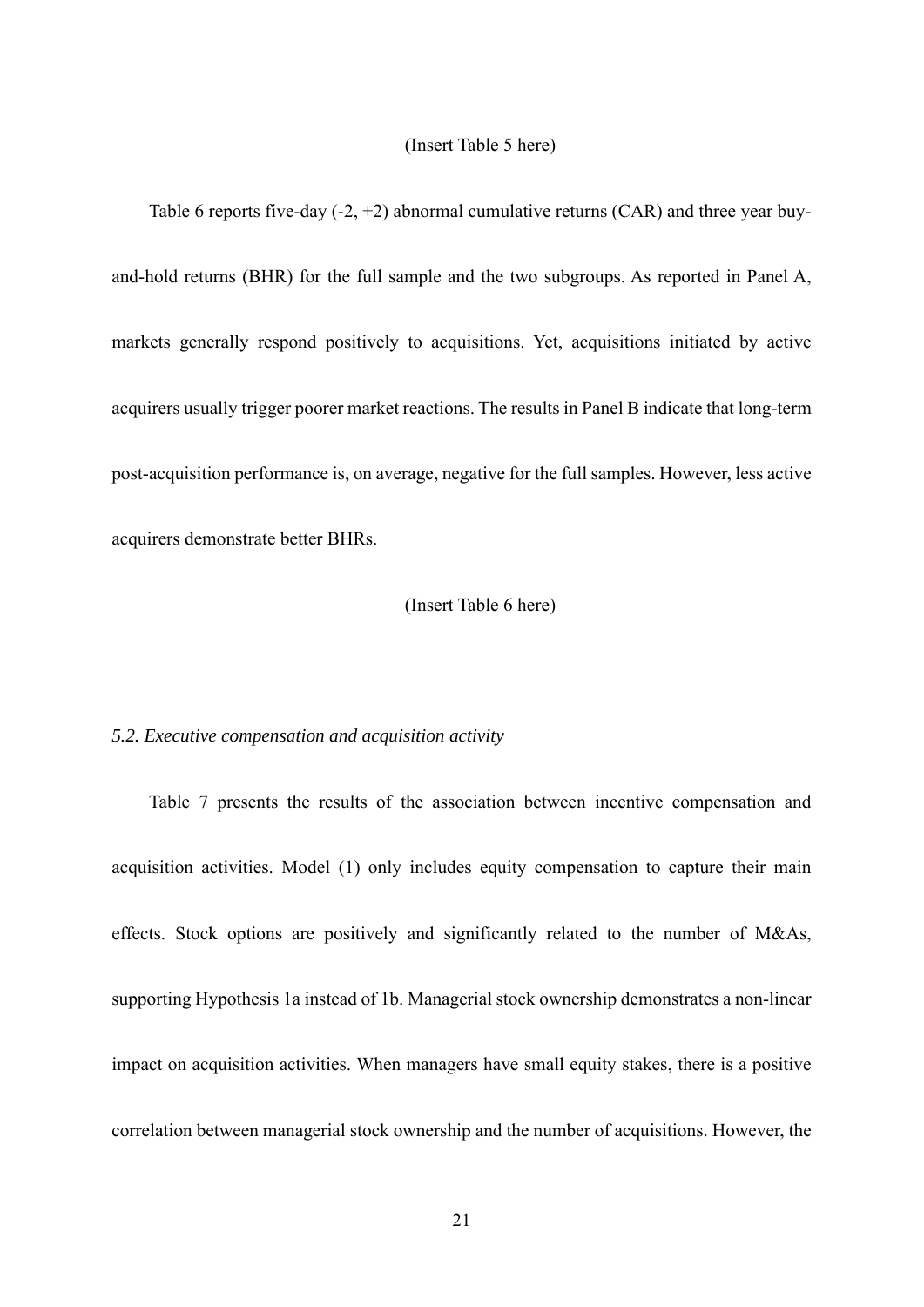significant quadratic term of stock ownership indicates that firms become less active in making acquisitions when managers have higher equity stakes. This supports Hypothesis 2. Model (2) reports the effects of control variables. We include both compensation variables and control variables in Model (3), excluding two control variables insignificant in Model (2). The results remain the same. Model (4) shows a fixed effects model. Except for stock options, the nonlinear effect of managerial ownership on acquisitions is consistent. These results are in line with prior findings by Sanders (2001) but differ from Bliss and Rosen (2001)*.* This may be because the study by Bliss and Rosen (2001) focuses on the banking industry.

#### (Insert Table 7 here)

We analyse the institutional impact by dividing the sample into SOEs and non-SOEs presented in Table 8. There is no association between the number of acquisitions, stocks options or stock ownership in SOEs, confirming Hypothesis 5.

(Insert Table 8 here)

## *5.3. Executive compensation and post-acquisition performance analysis*

Tables 9 and 10 present the impact of executive compensation on CARs and BHRs. As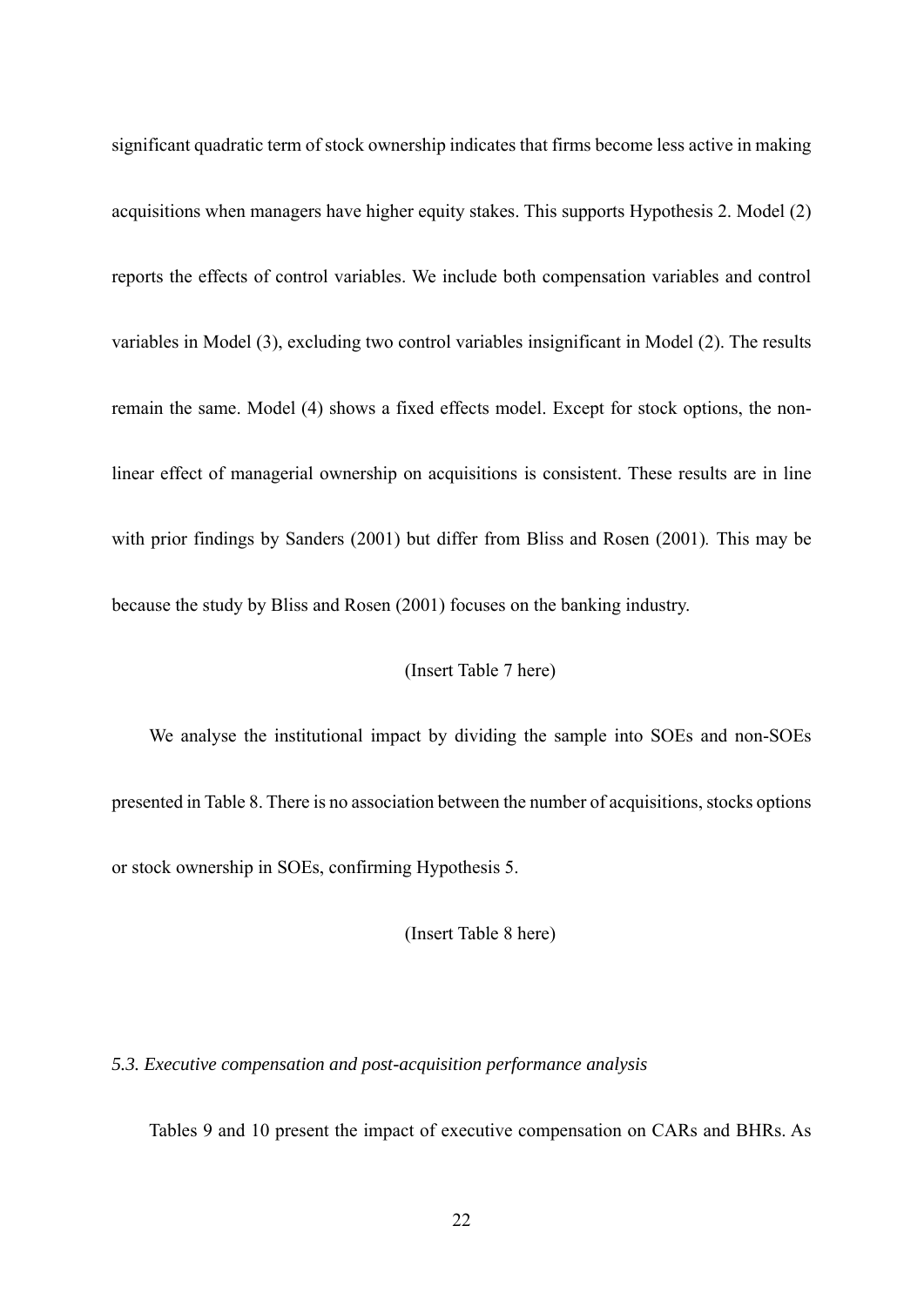noted in Table 9, executive compensation does not seem to affect short-term market reactions to acquisition announcements. The results hold in both SOEs and non-SOEs. However, Table 10 presents a significant relationship between equity-based compensation and long-term BHRs. There is a negative association between stock ownership and BHRs at low levels of ownership and a subsequent positive association, supporting Hypothesis 4. Stock options are negatively associated with BHRs in non-SOEs. In contrast, neither stock options nor stock ownership matter for BHRs of SOEs, consistent with Hypothesis 5.

(Insert Table 9 and 10 here)

#### **6. Discussion**

This study explores the role of executive compensation in driving acquisitions and shaping post-merger performance. We selected China as our empirical setting due to a profound regulatory change in 2006, permitting stock options. Hence, the Chinese market serves as a laboratory to explore the impact of new instruments such as stock options on acquisitions.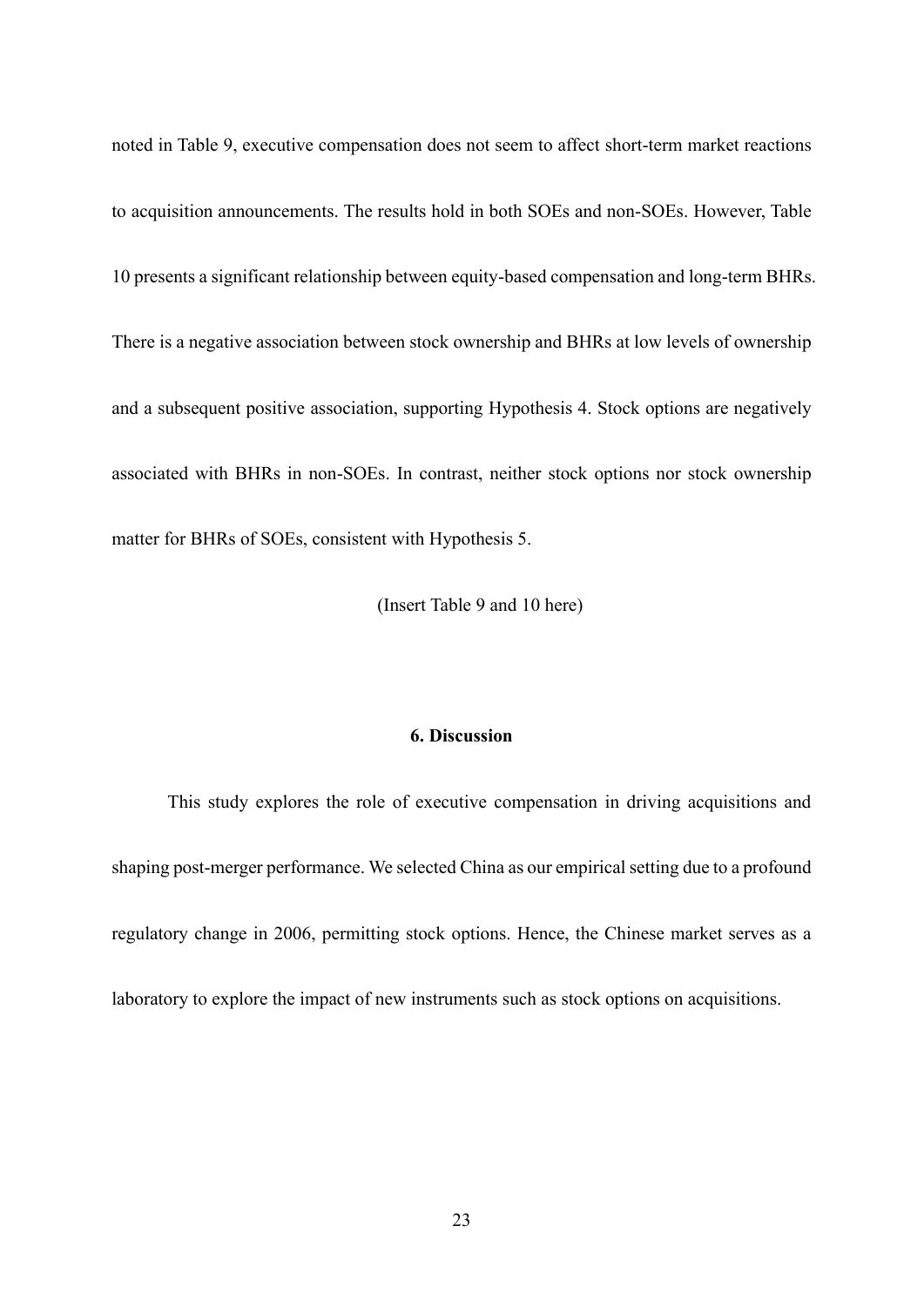#### *6.1. Theoretical implication*

Our work contributes to the compensation literature in terms of how executive pay affects acquisition decisions and performance. The dominant view posits that by aligning managers' interests with shareholders, equity compensation should reduce value-destroying acquisitions (Jensen and Meckling, 1976). However, poor acquisition performance seems to prevail (Morck et al., 1988).

Our findings show that stock options do not affect acquisition decisions in China. Managerial stock ownership, however, exhibits a non-linear impact. We find that managers are active in making acquisitions if they only own negligible to moderate levels of stock. However, they are less active in conducting acquisitions if their stock ownership is substantial. In line with the M&A literature, we show that frequent acquisitions are likely to destroy firm value. The resource-based view can explain this finding. M&A success largely depends on whether synergies materialise (Meyer and Peng, 2016). With limited firm resources, it is difficult for executives to manage many acquisitions within a short period successfully. This is especially the case in emerging countries where resource scarcity is more prevalent.

We find that the impact of compensation differs in SOEs and non-SOEs. In SOEs, neither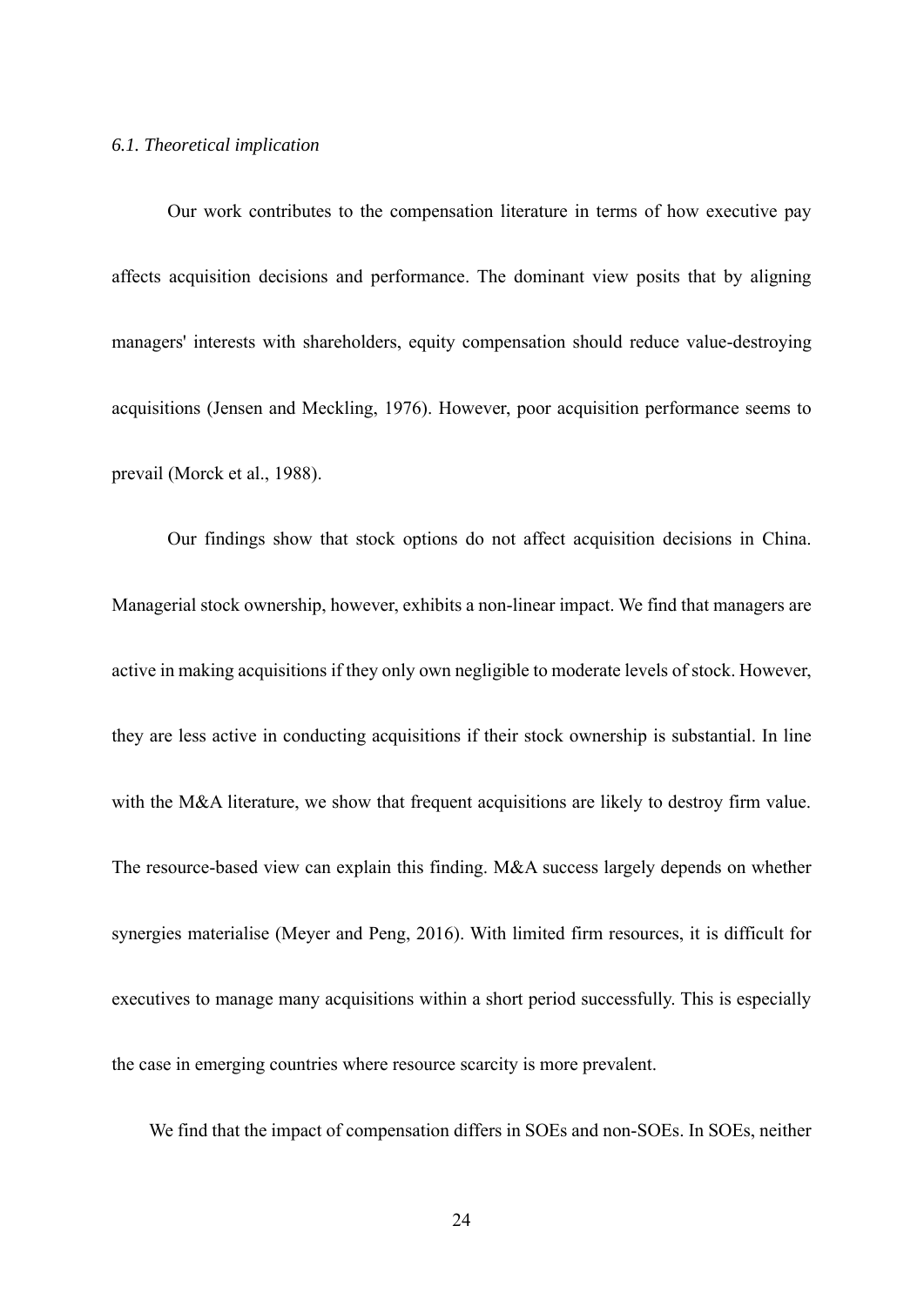stock options nor managerial stock ownership matter, whereas managerial stock ownership is important in privately-owned firms. Managers in SOEs are less sensitive to executive pay as political promotions matter (Chen, 2005; Jiang et al., 2017).s

#### *6.2. Practical implication*

Our study also provides insights for policy makers. First, although executive compensation is used to provide incentives, it could become a concealing form of rent extraction by powerful managers when monitoring mechanisms are not in place. Different from stock options in developed countries, stock options in Chinese firms usually have more relaxed vesting conditions. For example, our data shows that almost 50% of stock options are in-themoney while over 97% of US firms are at-the-money. A common solution to this problem is to have appropriate vesting conditions for equity compensation.

# *6.3 Limitations*

Inherently, our study has some limitations. First, since domestic M&As still dominate the Chinese acquisition market, we excluded cross-border transactions. However, both inbound acquisitions and outbound acquisitions of Chinese firms have becoming increasingly important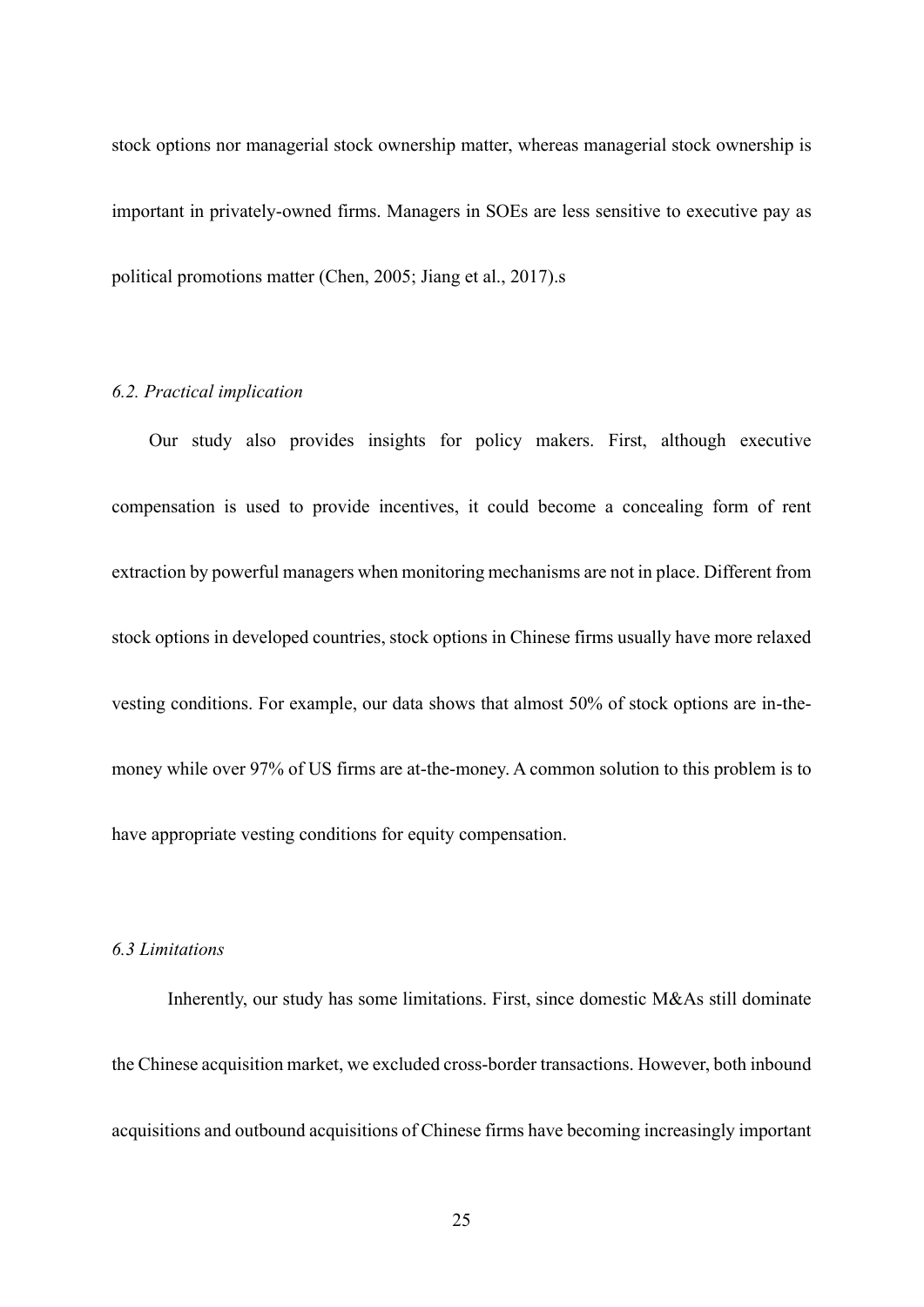for international business. Further research could consider cross-board M&As. A second limitation relates to the compensation data. Since Chinese stock options are still in its infancy, we have only around 300 stock options in our sample. Third, since many target firms are nonlisted firms, variables such as targets' market capitalization, acquisition premium and their postacquisitions performance are not available.

# **7. Conclusion**

 The alleged impact of executive compensation on firms' acquisition decisions has triggered extensive in the literature. This study takes advantage of China's most recent compensation reform, providing new evidence to both strands of literature focusing on executive compensation and M&As. Our results show that compensation types (options versus equity stakes) and the institutional environment shape managerial decisions in M&As. We argue that more research, especially in emerging economies, is needed to ensure a more complete understanding of the impact of executive compensation on firms' decision making.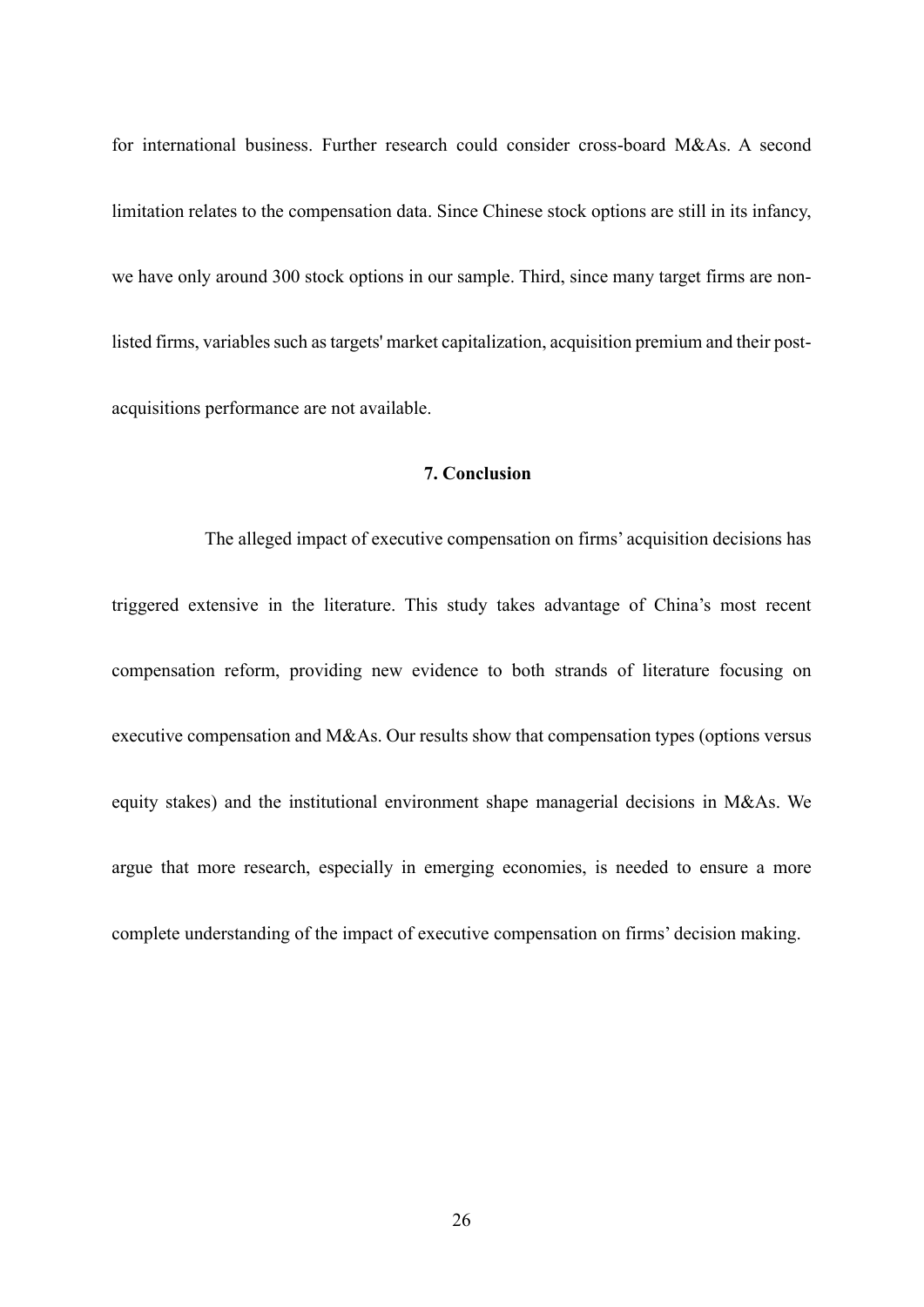#### **References**

Amihud, Y., Lev, B., 1981. Risk reduction as a managerial motive for conglomerate mergers. Bell J. Econ. 605–617.

Armstrong, C.S., Vashishtha, R., 2012. Executive stock options, differential risktaking incentives, and firm value. J. Financ. Econ. 104, 70–88.

Baker, R.D., Limmack, R., 2001. UK takeovers and acquiring company wealth changes: The impact of survivorship and other potential selection biases on postoutcome performance.

Bauer, F., Matzler, K., 2014. Antecedents of M&A success: The role of strategic complementarity, cultural fit, and degree and speed of integration. Strateg. Manag. J. 35, 269–291.

Bebchuk, L.A., Fried, J.M., 2003. Executive compensation as an agency problem. J. Econ. Perspect. 17, 71–92.

Bethel, J.E., Liebeskind, J., 1993. The effects of ownership structure on corporate restructuring. Strateg. Manag. J. 14, 15–31.

Bliss, R.T., Rosen, R.J., 2001. CEO compensation and bank mergers. J. Financ. Econ. 61, 107–138.

Chen, J.J., 2005. Corporatisation of China's state-owned enterprises and corporate governance. Chall. Chinas Dev. Enterp. Perspect. 4, 58.

Coles, J.L., Daniel, N.D., Naveen, L., 2006. Managerial incentives and risk-taking. J. Financ. Econ. 79, 431–468.

Conyon, M.J., He, L., 2011. Executive compensation and corporate governance in China. J. Corp. Finance 17, 1158–1175.

Datta, S., Iskandar-Datta, M., Raman, K., 2001. Executive compensation and corporate acquisition decisions. J. Finance 56, 2299–2336.

Dittmann, I., Maug, E., 2007. Lower salaries and no options? On the optimal structure of executive pay. J. Finance 62, 303–343.

Edmans, A., Gabaix, X., Jenter, D., 2017. Executive compensation: A survey of theory and evidence, in: The Handbook of the Economics of Corporate Governance. Elsevier, pp. 383–539.

Fama, E.F., 1980. Agency problems and the theory of the firm. J. Polit. Econ. 88, 288–307.

Franks, J., Mayer, C., 2001. Ownership and control of German corporations. Rev.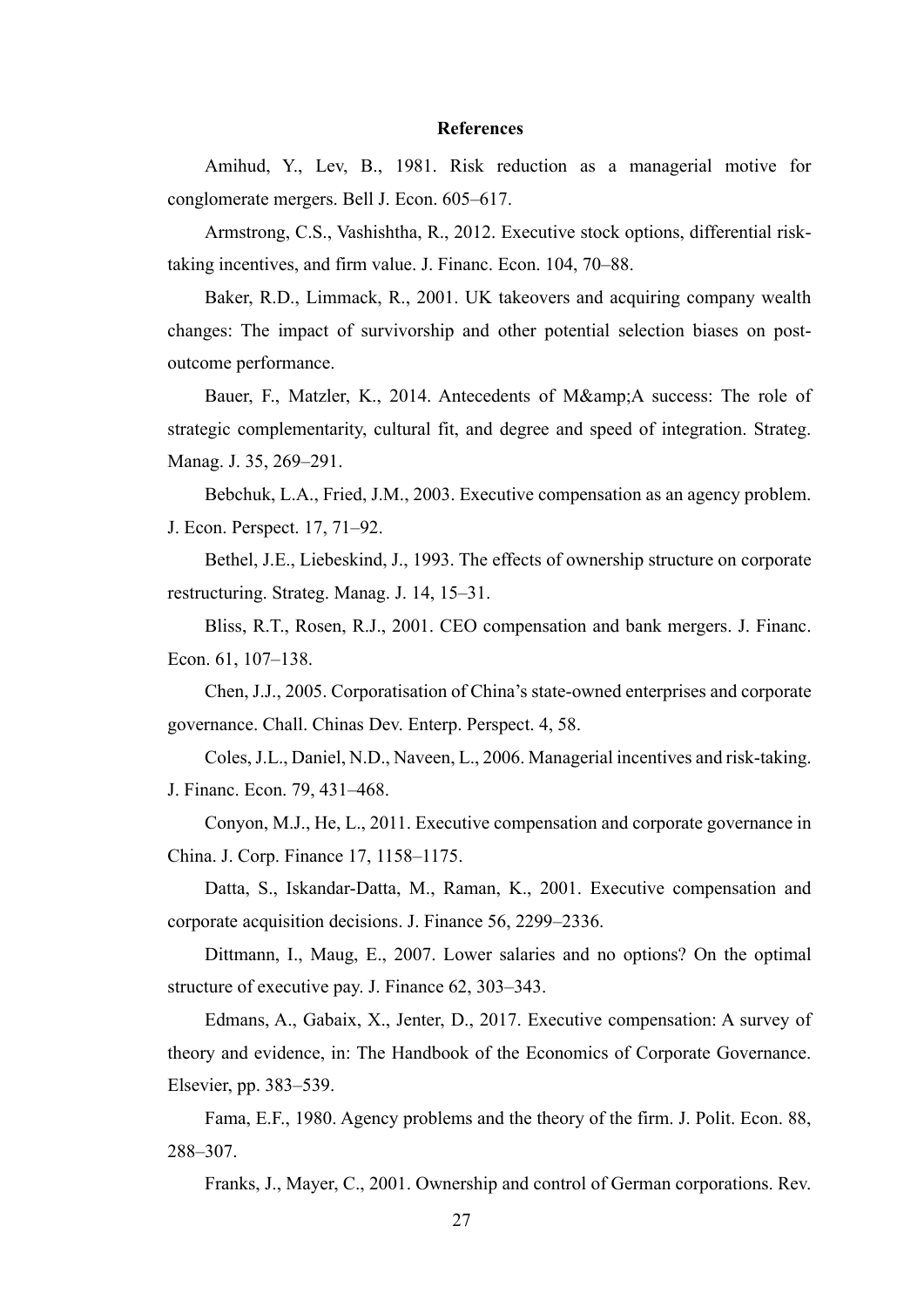Financ. Stud. 14, 943–977.

Gao, L., Kling, G., 2012. The impact of corporate governance and external audit on compliance to mandatory disclosure requirements in China. J. Int. Account. Audit. Tax. 21, 17–31.

Gao, L., Kling, G., 2008. Equity transfers and market reactions: Evidence from Chinese stock markets, Journal of Emerging Market Finance 7(3), 293-308.

Gao, L., Kling, G., 2006. Regulatory changes and market liquidity in Chinese stock markets. Emerg. Mark. Rev. 7, 162–175.

Goranova, M.L., Priem, R.L., Ndofor, H.A., Trahms, C.A., 2017. Is there a "Dark Side" to Monitoring? B oard and Shareholder Monitoring Effects on M&A Performance Extremeness. Strateg. Manag. J. 38, 2285–2297.

Grinstein, Y., Hribar, P., 2004. CEO compensation and incentives: Evidence from M&A bonuses. J. Financ. Econ. 73, 119–143.

Gugler, K., Mueller, D.C., Yurtoglu, B.B., Zulehner, C., 2003. The effects of mergers: an international comparison. Int. J. Ind. Organ. 21, 625–653.

Haleblian, J., Devers, C.E., McNamara, G., Carpenter, M.A., Davison, R.B., 2009. Taking stock of what we know about mergers and acquisitions: A review and research agenda. J. Manag. 35, 469–502.

Hall, B.J., Murphy, K.J., 2002. Stock options for undiversified executives. J. Account. Econ. 33, 3–42.

Harrison, J.S., Hitt, M.A., Hoskisson, R.E., Ireland, R.D., 1991. Synergies and post-acquisition performance: Differences versus similarities in resource allocations. J. Manag. 17, 173–190.

Jensen, M.C., 1986. Agency costs of free cash flow, corporate finance, and takeovers. Am. Econ. Rev. 76, 323–329.

Jensen, M.C., Meckling, W.H., 1976. Theory of the firm: Managerial behavior, agency costs and ownership structure. J. Financ. Econ. 3, 305–360.

Jensen, M.C., Ruback, R.S., 1983. The market for corporate control: The scientific evidence. J. Financ. Econ. 11, 5–50.

Jenter, D., 2002. Executive compensation, incentives, and risk.

Jiang, L., Kling, G., Bo, H., Driver, C., 2017. Why do firms adopt stock options and who benefits? A natural experiment in China. Pac.-Basin Finance J. 46, 124–140.

Johnson, R.A., Hoskisson, R.E., Hitt, M.A., 1993. Board of director involvement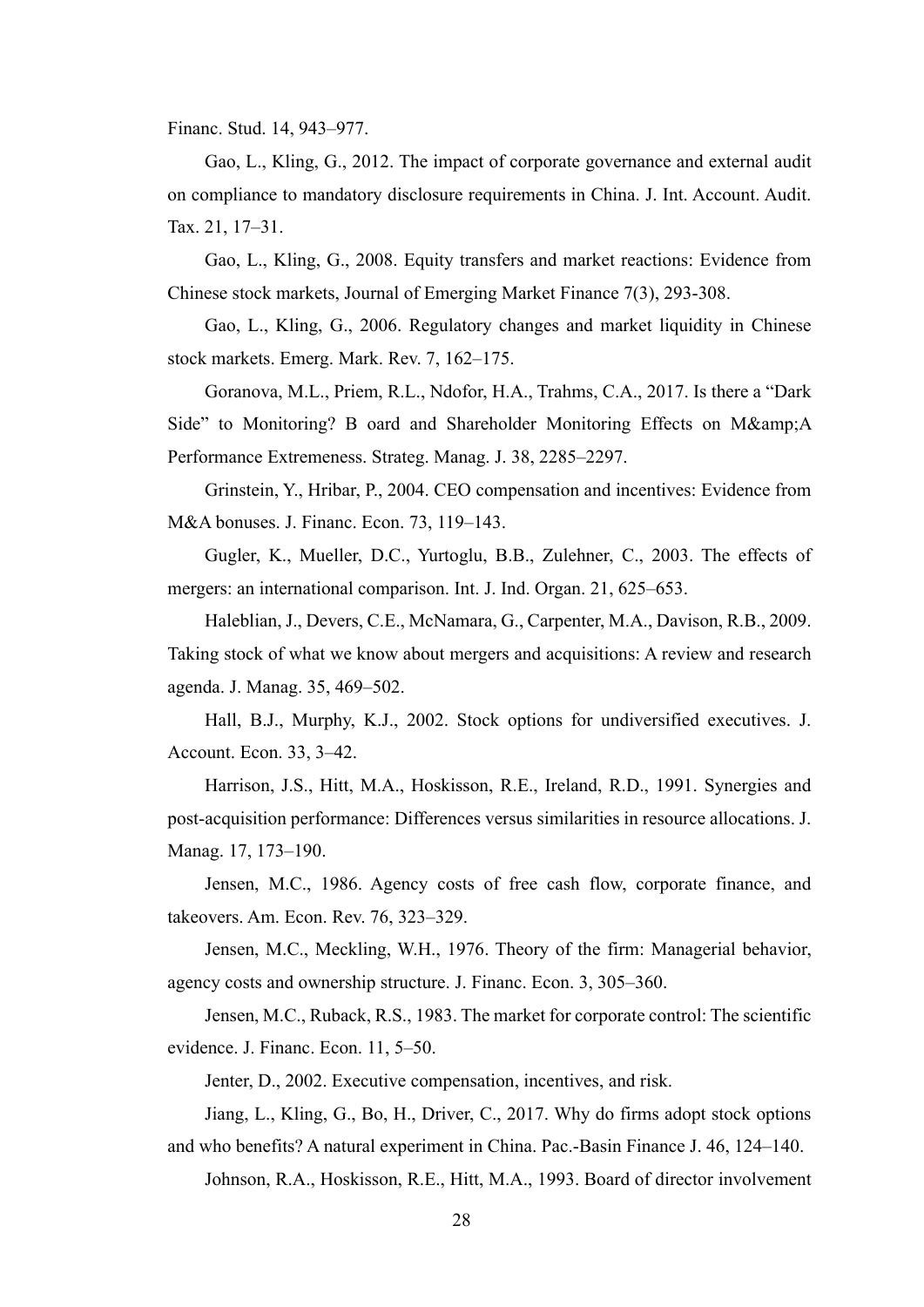in restructuring: The effects of board versus managerial controls and characteristics. Strateg. Manag. J. 14, 33–50.

Kling, G., Weitzel, U., 2011. The internationalization of Chinese companies: firm characteristics, industry effects and corporate governance. Res. Int. Bus. Finance 25, 357–372.

Lang, L.H., Stulz, R., Walkling, R.A., 1991. A test of the free cash flow hypothesis: The case of bidder returns. J. Financ. Econ. 29, 315–335.

Lewellen, W., Loderer, C., Rosenfeld, A., 1985. Merger decisions and executive stock ownership in acquiring firms. J. Account. Econ. 7, 209–231.

Loderer, C., Martin, K., 1992. Postacquisition performance of acquiring firms. Financ. Manag. 69–79.

Loughran, T., Vijh, A.M., 1997. Do long-term shareholders benefit from corporate acquisitions? J. Finance 52, 1765–1790.

Mehran, H., 1995. Executive compensation structure, ownership, and firm performance. J. Financ. Econ. 38, 163–184.

Meyer, K., Peng, M., 2016. International business. Cengage Learning EMEA; 2 edition.

Meyer, Klaus, Peng, M.W., 2016. International business. Cengage Learning.

Morck, R., Shleifer, A., Vishny, R.W., 1990. Do managerial objectives drive bad acquisitions? J. Finance 45, 31–48.

Morck, R., Shleifer, A., Vishny, R.W., 1988. Management ownership and market valuation: An empirical analysis. J. Financ. Econ. 20, 293–315.

Murphy, K.J., 2013. Executive compensation: Where we are, and how we got there, in: Handbook of the Economics of Finance. Elsevier, pp. 211–356.

Rhodes–Kropf, M., Robinson, D.T., Viswanathan, S., 2005. Valuation waves and merger activity: The empirical evidence. J. Financ. Econ. 77, 561–603.

Roll, R., 1986. The hubris hypothesis of corporate takeovers. J. Bus. 197–216.

Sanders, W.G., 2001. Behavioral responses of CEOs to stock ownership and stock option pay. Acad. Manage. J. 44, 477–492.

Schmidt, D.R., Fowler, K.L., 1990. Post-acquisition financial performance and executive compensation. Strateg. Manag. J. 11, 559–569.

Shleifer, A., Vishny, R.W., 1997. A survey of corporate governance. J. Finance 52, 737–783.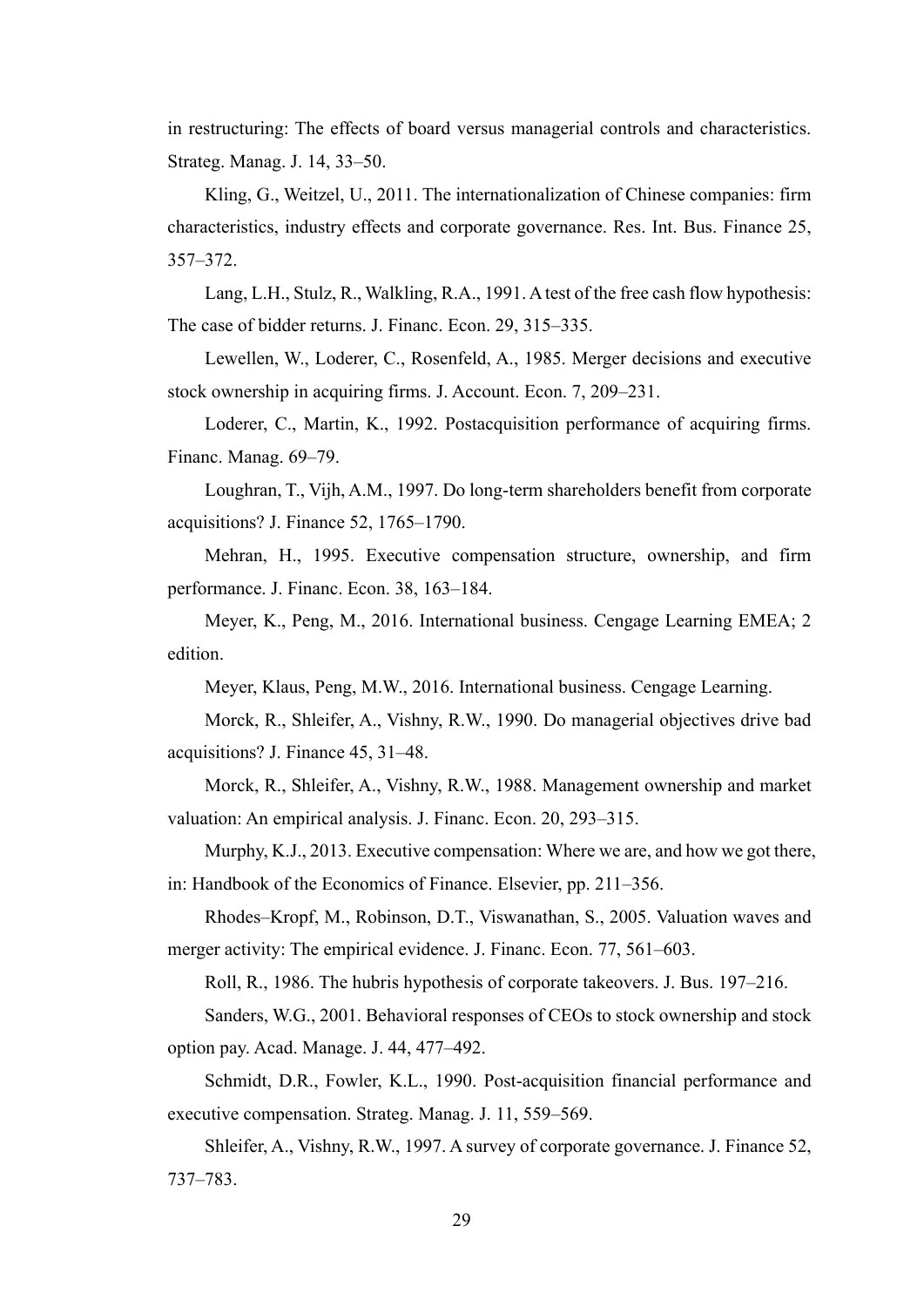Shue, K., Townsend, R.R., 2017. How do quasi-random option grants affect CEO risk-taking? J. Finance 72, 2551–2588.

Weitzel, U., Kling, G., 2018. Sold below value? Why takeover offers can have negative premiums. Financial Management 47(2), 421--450.

Wright, P., Kroll, M., Lado, A., Van Ness, B., 2002. The structure of ownership and corporate acquisition strategies. Strateg. Manag. J. 23, 41–53.

Yang, J., Guariglia, A., Guo, J.M., 2019. To what extent does corporate liquidity affect M&A decisions, method of payment and performance? Evidence from China. J. Corp. Finance 54, 128–152.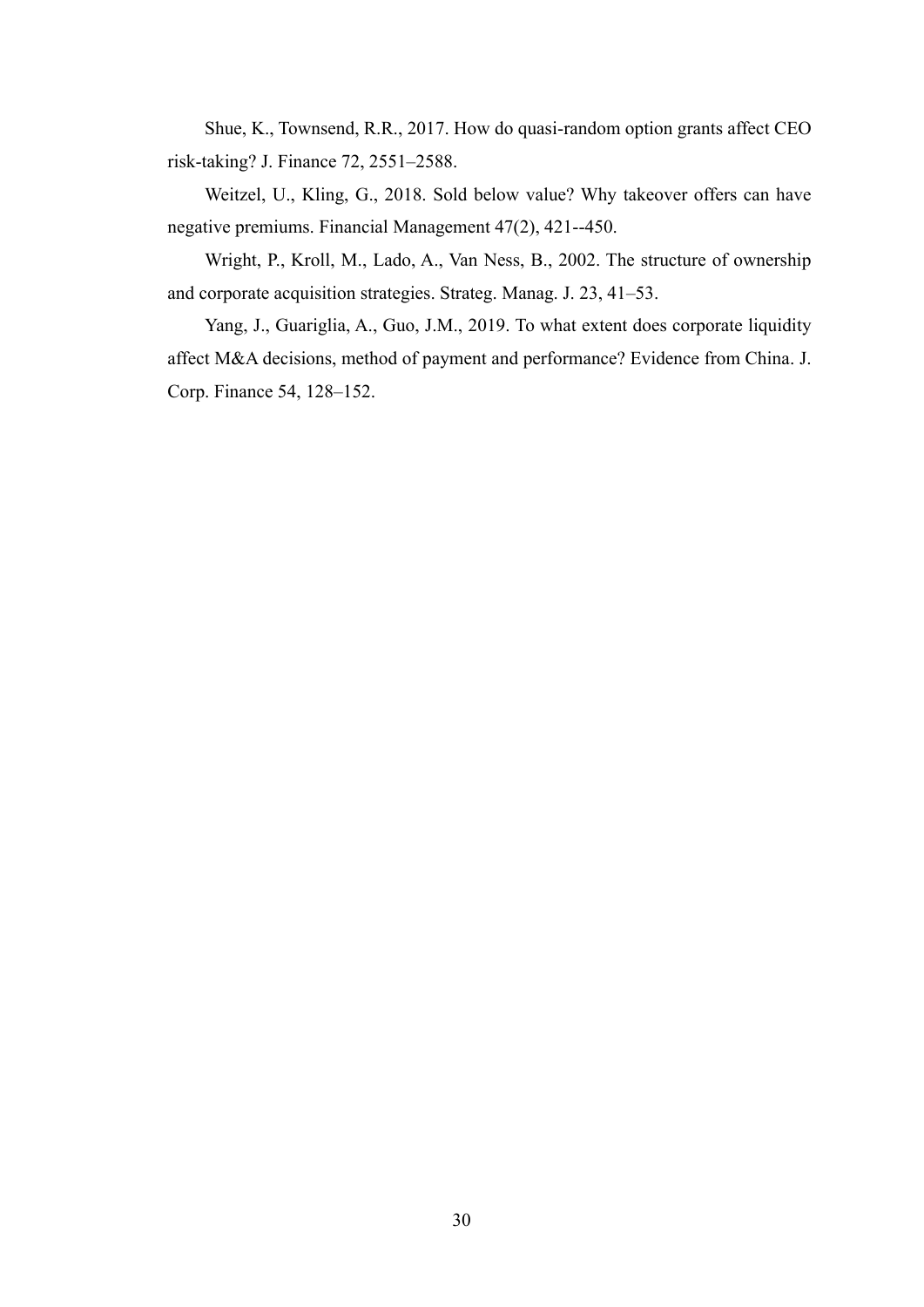#### **Appendix: Equations**

To test Hypotheses 1a, 1b, and 2, we use the following regression model, where the dependent variable *Acquisitioni,t* is the number of acquisitions firm *i* undertook in year *t* and the compensation and control variables are lagged by one year (t-1), unless stated otherwise. We also include the square of stock ownership to capture its anticipated non-linear effect.

Acquisition<sub>i,t</sub> =  $\alpha + \beta_1$ Option<sub>i,t−1</sub> +  $\beta_2$ Ownership<sub>i,t−1</sub> +  $\beta_3$ Ownership ${}_{i,t-1}^2$  +  $\beta_4$ Cash Pay<sub>it-1</sub> +  $\beta_5$ Debt to Asset Ratio<sub>it-1</sub> +  $\beta_6$ Return on Equity<sub>it-1</sub> +  $\beta_7$ Stock Return<sub>i.t-1</sub> +  $\beta_8$ Industry – specific Overvaluation<sub>i.t-1</sub> +  $\beta_9$ Firm – specific Overvaluation<sub>i,t-1</sub> +  $\beta_{10}$ Long – term Growth Expectation<sub>i,t-1</sub> +  $\beta_{11}$ Firm Size<sub>i.t−1</sub> +  $\beta_{12}$ Firm Growth<sub>i.t−1</sub> +  $\beta_{13}$ M&A experience<sub>i.t−1</sub> + Industry fixed effects + Year fixed effects + $\epsilon_{i,t-1}$  (2)

To test Hypotheses 3 and 4, we again use quadratic regression models to investigate the relationship between incentive compensation and short-term post-acquisition performance shown in (3). To capture long-term stock price performance, use BHRs instead of CARs.

 $CARS(-2, +2)_{i,t} = \alpha + \beta_1 Option_{i,t-1} + \beta_2 Ownership_{i,t-1} + \beta_3 Ownership_{i,t-1}^2 +$  $\beta_4$ Cash Pay<sub>it-1</sub> +  $\beta_5$ Industry Diversity<sub>it-1</sub> +  $\beta_6$ Firm Size<sub>it-1</sub> +  $\beta_7$ State Control<sub>i.t−1</sub> +  $\beta_8$ M&A experience<sub>i.t−1</sub> + Industry fixed effects + *Year fixed effects* + $\epsilon_{i,t-1}$  (3)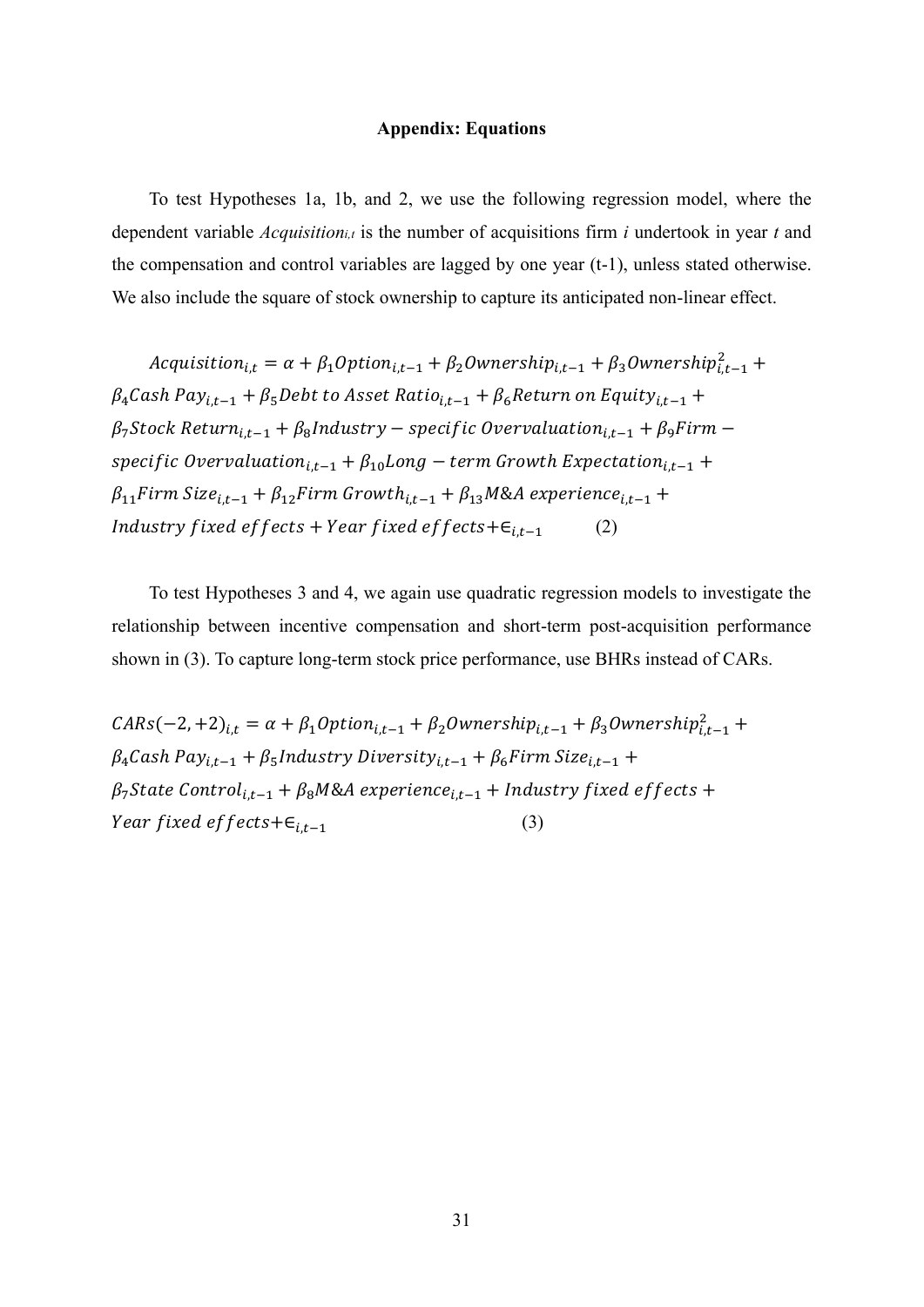# **Table 1: Variable and definitions**

| Variables                       | Definitions                                                                                           |
|---------------------------------|-------------------------------------------------------------------------------------------------------|
| Acquisition                     | The number of acquisitions a firm undertakes each year                                                |
| CARs                            | Cumulative abnormal returns                                                                           |
| <b>BHRs</b>                     | Buy-and-hold returns                                                                                  |
| Stock option                    | The value of managerial stock options based on dividend adjusted Black-Scholes model at each year end |
| Stock ownership                 | The percentage of shares managers owned to firm's total outstanding shares at each year end           |
| Cash pay                        | Executive's salary, bonus, and other cash payments reported in the annual report                      |
| Debt to equity ratio            | Long and short-term debt to total assets                                                              |
| Firm size                       | Natural log of total assets                                                                           |
| Firm growth                     | Annual growth rate of total assets                                                                    |
| <b>ROE</b>                      | Return on equity                                                                                      |
| Stock return                    | Annual stock return                                                                                   |
| Industry-specific overvaluation | Decomposition of Tobin's Q to capture industry related overvaluation                                  |
| Firm-specific overvaluation     | Decomposition of Tobin's Q to capture firm related overvaluation                                      |
| Long-term growth expectation    | Decomposition of Tobin's Q to capture long-term growth expectation                                    |
| MA experience                   | Dummy if firm have prior acquisition experience                                                       |
| State control                   | Dummy if firm's controlling shareholder is government                                                 |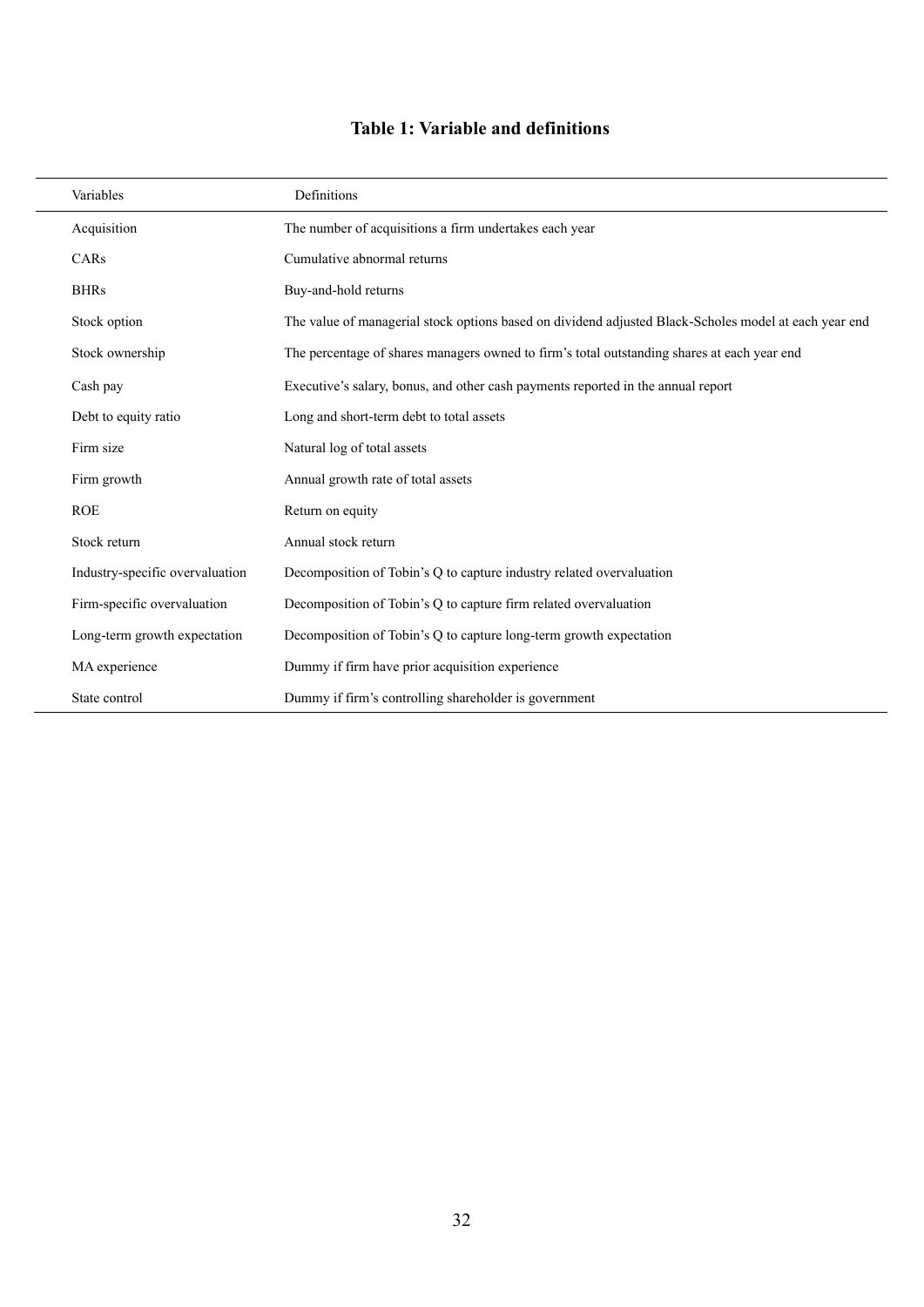|       | Number of    |             | Avg. Deal Value   |
|-------|--------------|-------------|-------------------|
|       | Acquisitions | % of Sample | (in million yuan) |
| 2005  | 476          | 4.51        | 193.36            |
| 2006  | 424          | 4.02        | 712.52            |
| 2007  | 751          | 7.12        | 400.57            |
| 2008  | 835          | 7.91        | 273.97            |
| 2009  | 884          | 8.38        | 413.94            |
| 2010  | 1,357        | 12.86       | 332.22            |
| 2011  | 1,587        | 15.04       | 233.67            |
| 2012  | 1,149        | 10.89       | 290.82            |
| 2013  | 1,349        | 12.78       | 359.05            |
| 2014  | 1,741        | 16.50       | 514.27            |
| Total | 10,553       | 100%        | 361.88            |

# **Table 2: Distribution of M&A deals**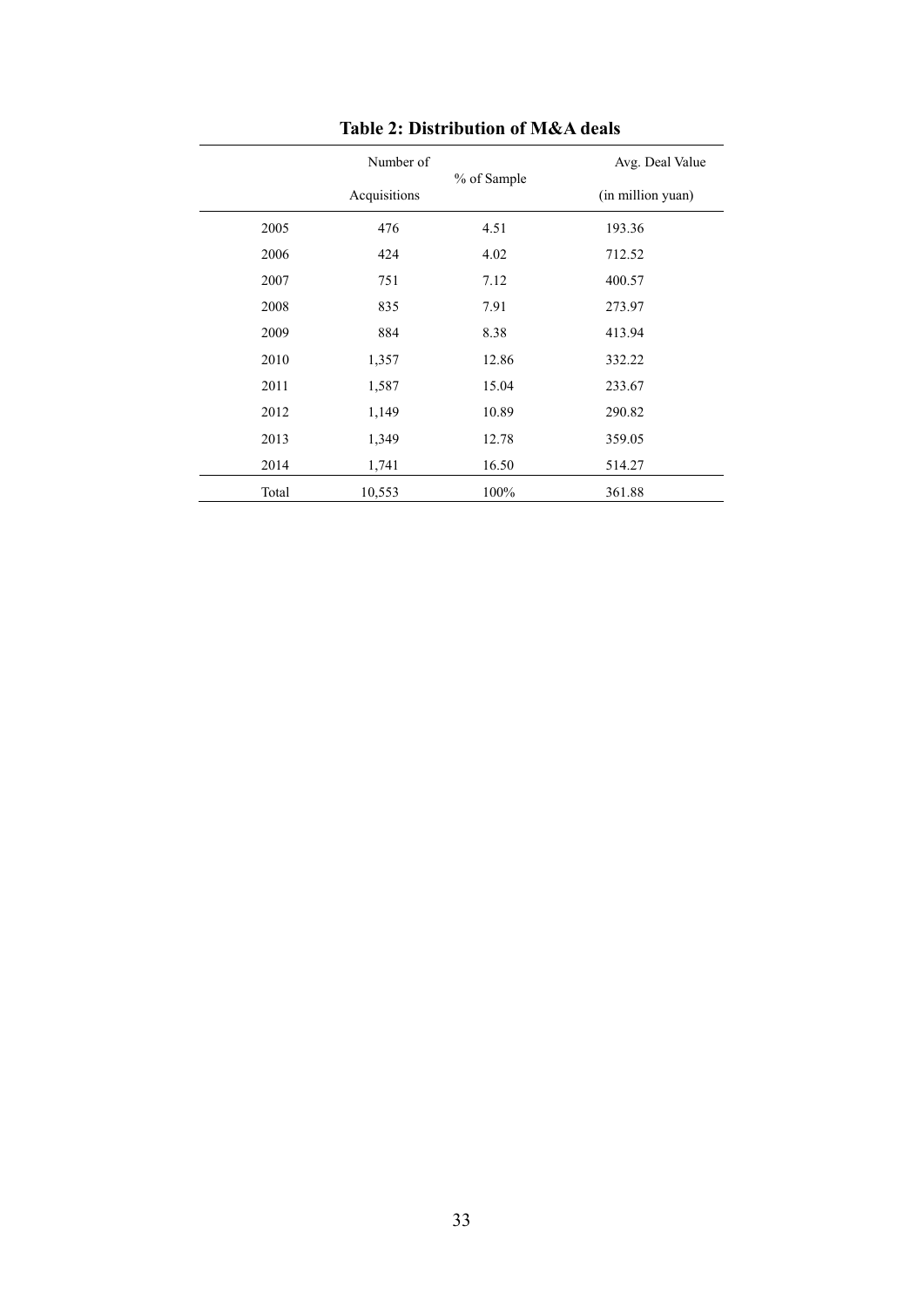| Panel A: Deal Characteristics |        |                                         |           |          |  |
|-------------------------------|--------|-----------------------------------------|-----------|----------|--|
|                               | N      | mean                                    | sd        | median   |  |
| Acquisition                   | 10,553 | 2.94                                    | 2.53      | 2.00     |  |
| Acquirer Market               | 7,329  | 11,888.31                               | 29,998.85 | 6,059.18 |  |
| Deal Equity Value             | 8,513  | 314.46                                  | 1414.23   | 60.00    |  |
| Deal Target Value             | 7,576  | 988.33                                  | 5138.17   | 120.00   |  |
| Completion (days)             | 2,739  | 87.04                                   | 152.57    | 27.00    |  |
| CAR $(%)$                     | 9,166  | 1.37                                    | 10.50     | 0.53     |  |
| <b>BHR</b>                    | 9,734  | $-17.54$                                | 57.78     | $-34.44$ |  |
| <b>Industry Diversity</b>     | 10,539 | 59.13                                   | 49.16     | 100.00   |  |
|                               |        | Panel B: Acquiring Firm Characteristics |           |          |  |
| Debt to Asset Ratio           | 10,553 | 0.46                                    | 0.21      | 0.48     |  |
| Firm Size                     | 10,552 | 21.80                                   | 1.14      | 21.68    |  |
| Return on Equity              | 10,552 | 0.09                                    | 0.08      | 0.08     |  |
| <b>Stock Return</b>           | 10,251 | 0.36                                    | 0.76      | 0.05     |  |
| Firm Growth                   | 9,103  | 0.20                                    | 0.24      | 0.14     |  |
| Tobin's Q                     | 10,553 | 1.78                                    | 1.36      | 1.39     |  |
| Firm-specific                 | 10,552 | 0.06                                    | 0.74      | 0.12     |  |
| Industry-specific             | 10,552 | 0.04                                    | 0.35      | 0.05     |  |
| Long-term Growth              | 10,552 | 0.14                                    | 0.39      | 0.20     |  |
| <b>State Control</b>          | 10,551 | 0.31                                    | 0.46      | 0.00     |  |

# **Table 3: Descriptive of Deal**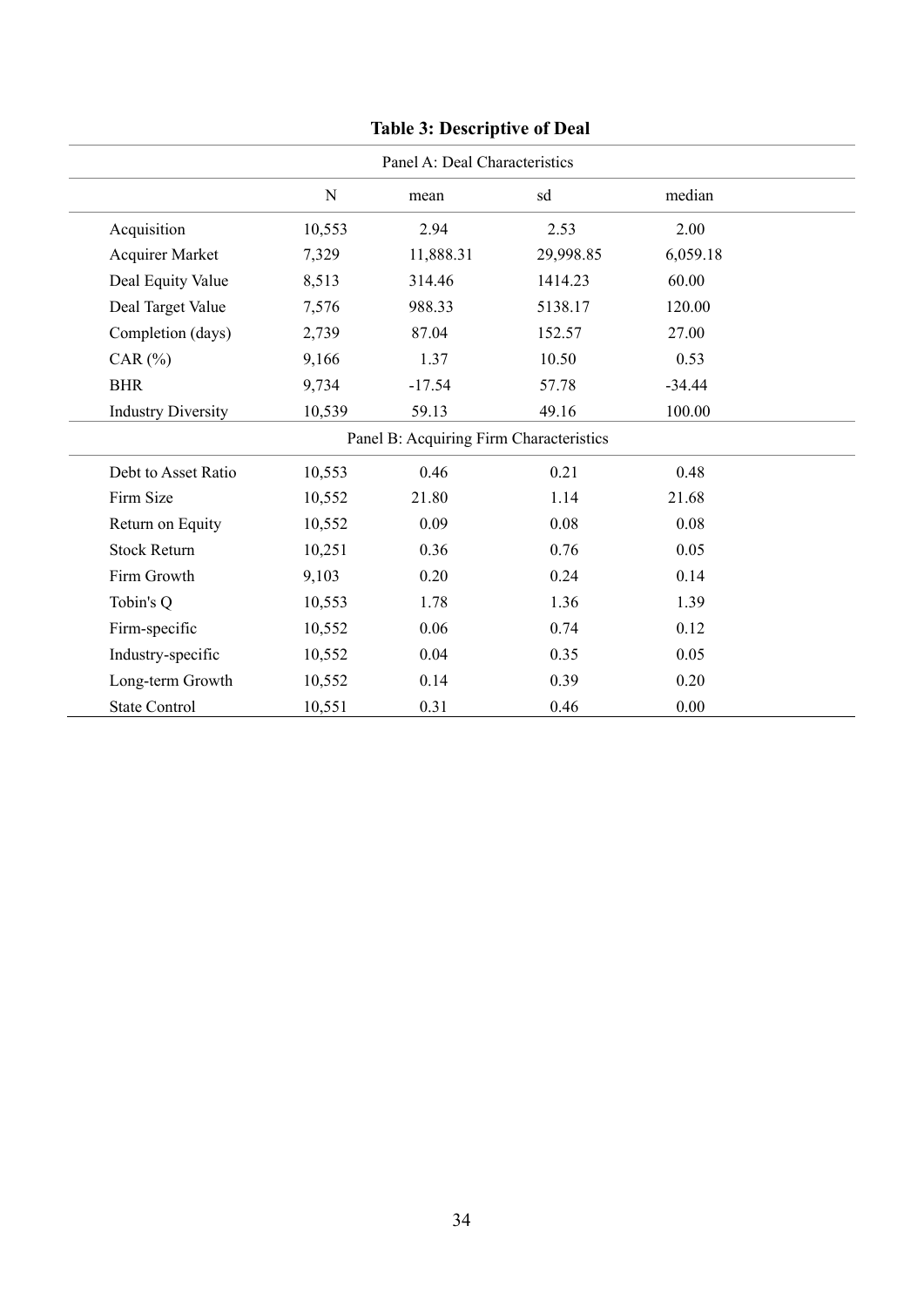|                            | Panel A: Compensation of Executives      |                  |                 |                 |        |
|----------------------------|------------------------------------------|------------------|-----------------|-----------------|--------|
| Compensation (in 1000 CNY) | N                                        | Mean             | P <sub>25</sub> | P <sub>50</sub> | P75    |
| Cash Compensation          | 10,53                                    | 4,170            | 1,579           | 2,741.          | 4,657. |
| <b>Stock Option Pay</b>    | 356                                      | 65,470           | 8,079           | 35,81           | 79,796 |
| Stock Option Pay (%)       | 355                                      | 77.17            | 99.96           | 99.99           | 100.00 |
| Stock Ownership            | 10,55                                    | 10.46            | 0.00            | 0.01            | 8.64   |
|                            | Panel B: Type of Stock Option            |                  |                 |                 |        |
| Type of Option             | Frequency                                |                  | % of Sample     |                 |        |
| Out of the Money           |                                          | 148              |                 | 50.51           |        |
| At the Money               |                                          | $\boldsymbol{0}$ |                 | $\overline{0}$  |        |
| In the Money               | 145                                      |                  |                 | 49.49           |        |
|                            | Panel C: Vesting Period of Stock Options |                  |                 |                 |        |
| Vesting Time (in years)    | % of Sample<br>Frequency                 |                  |                 |                 |        |
| VEST $\leq$ 3              | 3<br>0.79                                |                  |                 |                 |        |
| $3 < VEST \leq 5$          | 311<br>82.27                             |                  |                 |                 |        |
| $5 < VEST \leq 10$         | 64<br>16.93                              |                  |                 |                 |        |

**Table 4: Executive Compensation of Acquiring Firms**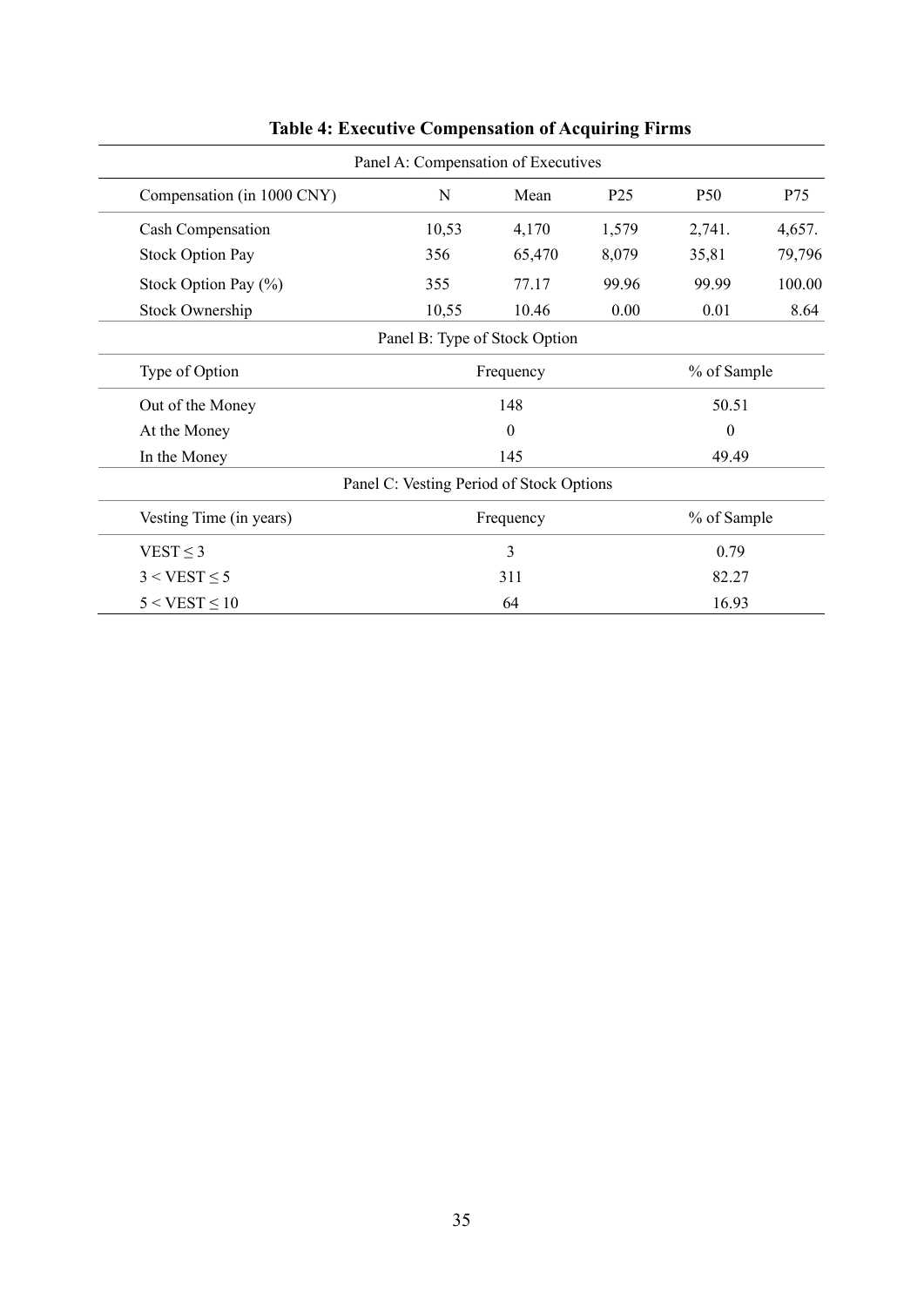|             |             | л.                                       |             |            |            |
|-------------|-------------|------------------------------------------|-------------|------------|------------|
|             |             | Panel A: Managerial Stock Ownership (%)  |             |            |            |
|             | Full Sample | Active                                   | Less Active | Difference | Std. Error |
| <b>MEAN</b> | 10.46       | 8.78                                     | 13.96       | $5.17***$  | 0.41       |
| N           | 10,552      | 7,134                                    | 3,418       |            |            |
|             |             | Panel B: Stock Option Pay (%)            |             |            |            |
|             | Full Sample | Active                                   | Less Active | Difference | Std. Error |
| <b>MEAN</b> | 5.51        | 6.74                                     | 2.95        | $-3.79***$ | 0.47       |
| N           | 10,553      | 7,135                                    | 3,418       |            |            |
|             |             | Panel C: Cash Compensation (in 1000 CNY) |             |            |            |
|             | Full Sample | Active                                   | Less Active | Difference | Std. Error |
| <b>MEAN</b> | 4,170.60    | 4,710.06                                 | 3,043.25    |            | 111.50     |
| N           | 10,530      | 7,122                                    | 3,408       |            |            |

## **Table 5: Executive Compensation Categorized by Frequency of Making**

**Acquisitions**

Note: Table 5 reports three types of executive compensation in the two subgroups, active acquiring firms and less active ones. We divide the sample according to the average number of acquisitions they conducted during the 10-year sample period. A firm is defined as an active acquirer if it undertook more than five acquisitions in the sample period. Panel A compares managerial stock ownership in the two groups. Results show that managers in less active acquiring firms own more firm equity than those in the active group. By contrast, Panel B shows that managers of less active acquiring firms have lower levels of stock option pay in their compensation package than those in the active group. The difference is also statistically significant. Similarly, Panel C shows the difference of cash compensation in the two groups. Less acquiring firms pay significantly lower cash pay than active acquiring firms.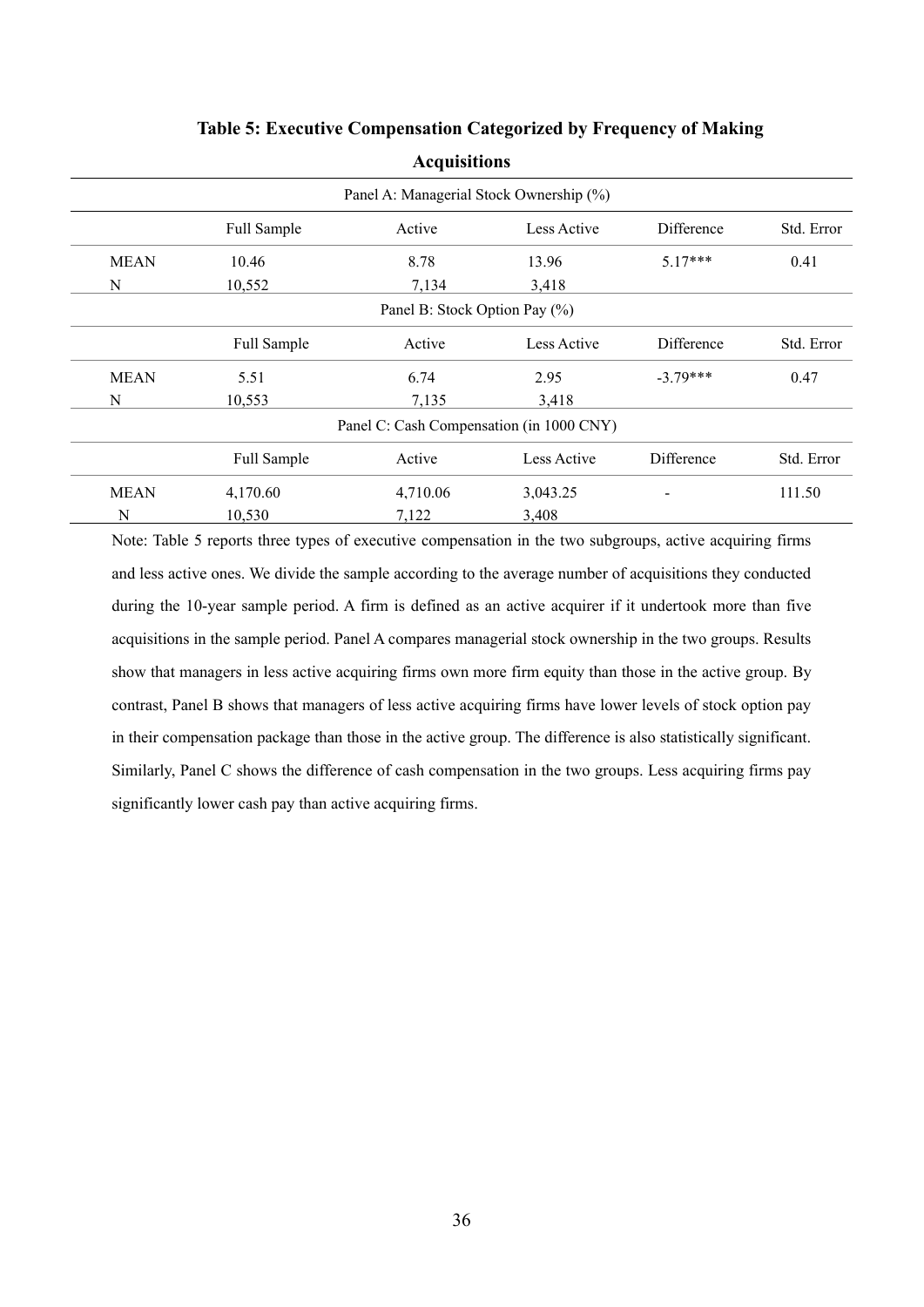|            |             |          |             | Panel A: Five-day (-2, +2) CARs Categorized by Frequency of Making Acquisitions |            |
|------------|-------------|----------|-------------|---------------------------------------------------------------------------------|------------|
|            | Full Sample | Active   | Less Active | Difference                                                                      | Std. Error |
| <b>CAR</b> | 0.01        | 0.01     | 0.02        | $0.01***$                                                                       | 0.00       |
| N          | 9,166       | 6,278    | 2,888       |                                                                                 |            |
|            |             |          |             | Panel B: Three-year BHRs Categorized by Frequency of Making Acquisitions        |            |
|            | Full Sample | Active   | Less Active | Difference                                                                      | Std. Error |
| <b>BHR</b> | $-12.62$    | $-16.93$ | $-3.44$     | 13.48***                                                                        | 1.75       |
| N          | 9.734       | 6.627    | 3.107       |                                                                                 |            |

**Table 6: Post-acquisition Performance Categorized by Frequency of Making Acquisitions**

Note: Table 6 compares short and long-term post-acquisition performance in active acquiring firms and less active ones. Short-term post acquisition performance is measured as cumulative abnormal returns (CARs), and long-term post acquisition performance is measured as three-year buy-and-hold returns (BHRs). The table shows that less active acquiring firms on average exhibit higher CARs than active acquiring ones; however, the difference is small. Both groups of firms exhibit negative three-year BHR. However, the performance of active acquiring firms is significantly worse.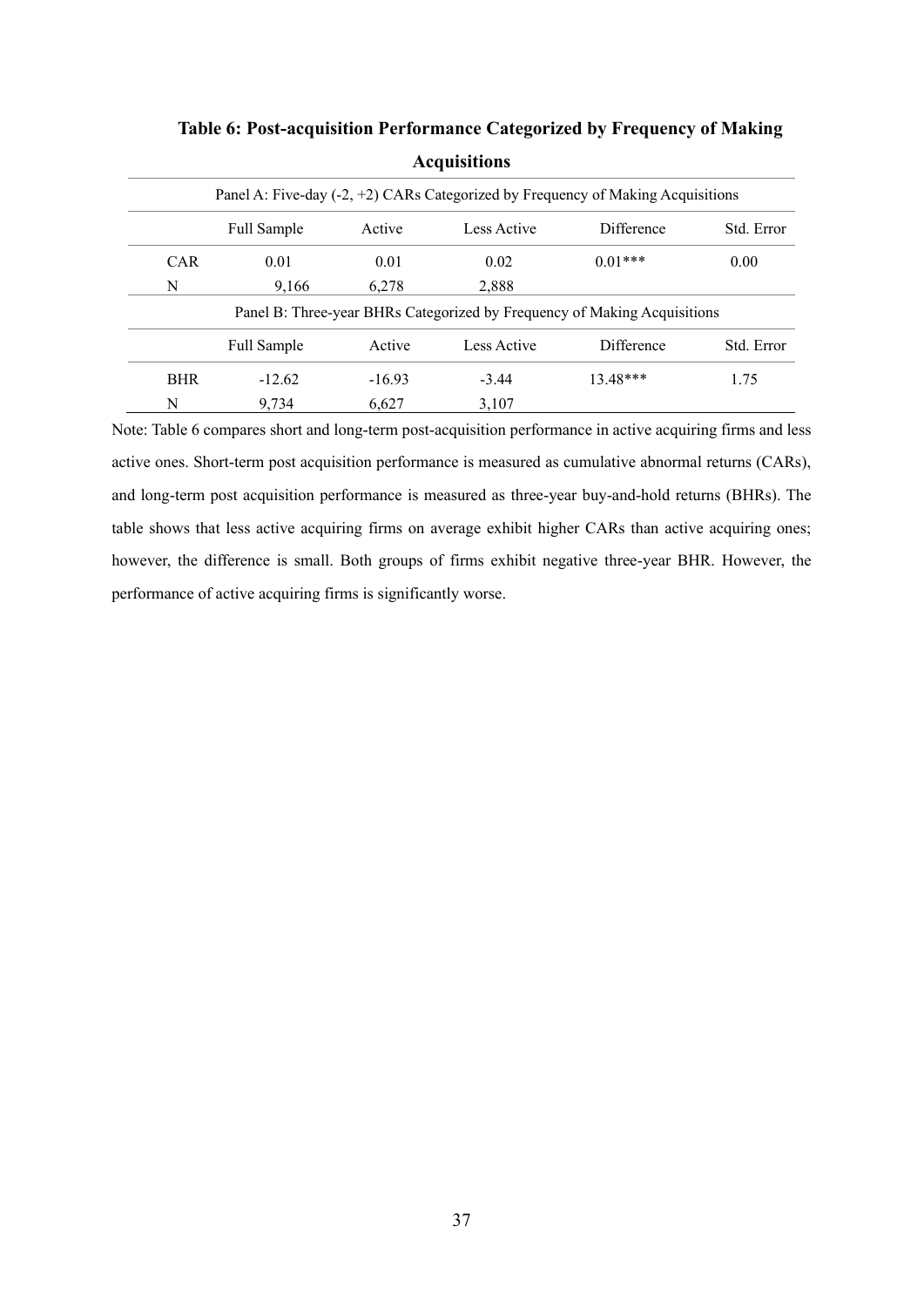|                                 | $[1]$       | $[2]$       | $[3]$           | $[4]$           |
|---------------------------------|-------------|-------------|-----------------|-----------------|
| <b>Stock Option</b>             | $0.280**$   |             | 0.120           | 0.096           |
|                                 | (0.085)     |             | (0.078)         | (0.068)         |
| Stock Ownership                 | 1.514***    |             | $1.260***$      | $1.272***$      |
|                                 | (0.346)     |             | (0.356)         | (0.353)         |
| Stock Ownership2                | $-1.560**$  |             | $-1.327*$       | $-1.308*$       |
|                                 | (0.584)     |             | (0.597)         | (0.592)         |
| Cash Pay                        |             | $0.000**$   | $0.000\text{*}$ | $0.000\text{*}$ |
|                                 |             | (0.000)     | (0.000)         | (0.000)         |
| Debt to Asset Ratio             |             | $-0.499***$ | $-0.400***$     | $0.387***$      |
|                                 |             | (0.099)     | (0.097)         | (0.099)         |
| Return on Equity                |             | 0.294       | 0.323           | 0.325           |
|                                 |             | (0.214)     | (0.205)         | (0207)          |
| <b>Stock Return</b>             |             | $0.103***$  | $0.125***$      | $0.119***$      |
|                                 |             | (0.022)     | (0.022)         | (0.032)         |
| Industry-specific Overvaluation |             | $0.215***$  | $0.183***$      | $0.467***$      |
|                                 |             | (0.049)     | (0.048)         | (0.095)         |
| Firm-specific Overvaluation     |             | 0.029       |                 |                 |
|                                 |             | (0.032)     |                 |                 |
| Long-term Growth Expectation    |             | 0.182       |                 |                 |
|                                 |             | (0.113)     |                 |                 |
| Firm Size                       |             | $0.205***$  | $0.176***$      | $0.180***$      |
|                                 |             | (0.039)     | (0.021)         | (0.022)         |
| Firm Growth                     |             | $0.644***$  | $0.576***$      | $0.589***$      |
|                                 |             | (0.070)     | (0.071)         | (0.071)         |
| MA Experience                   |             | $0.285***$  | $0.276***$      | $0.265***$      |
|                                 |             | (0.034)     | (0.034)         | (0.034)         |
| lnalpha                         | $0.310***$  | $0.188***$  | $0.170***$      | $0.132***$      |
| YEAR FE                         |             |             |                 | <b>YES</b>      |
| INDUSTRY FE                     |             |             |                 | <b>YES</b>      |
| 11                              | $-1.73e+04$ | $-1.46e+04$ | $-1.45e+04$     | $-1.45e+04$     |
| chi2                            | 306.799     | 662.678     | 726.162         | 434.110         |
| ${\bf N}$                       | 15,056      | 12,779      | 12,779          | 12,779          |

# **Table7: Impact of Incentive Compensation on Acquisitions**

Note: Table 7 shows the negative binomial regression results explaining the association between incentive compensation and acquisition activities. The dependent variable is the number of acquisitions a firm made during the sample period, and independent variables include different types of executive compensation.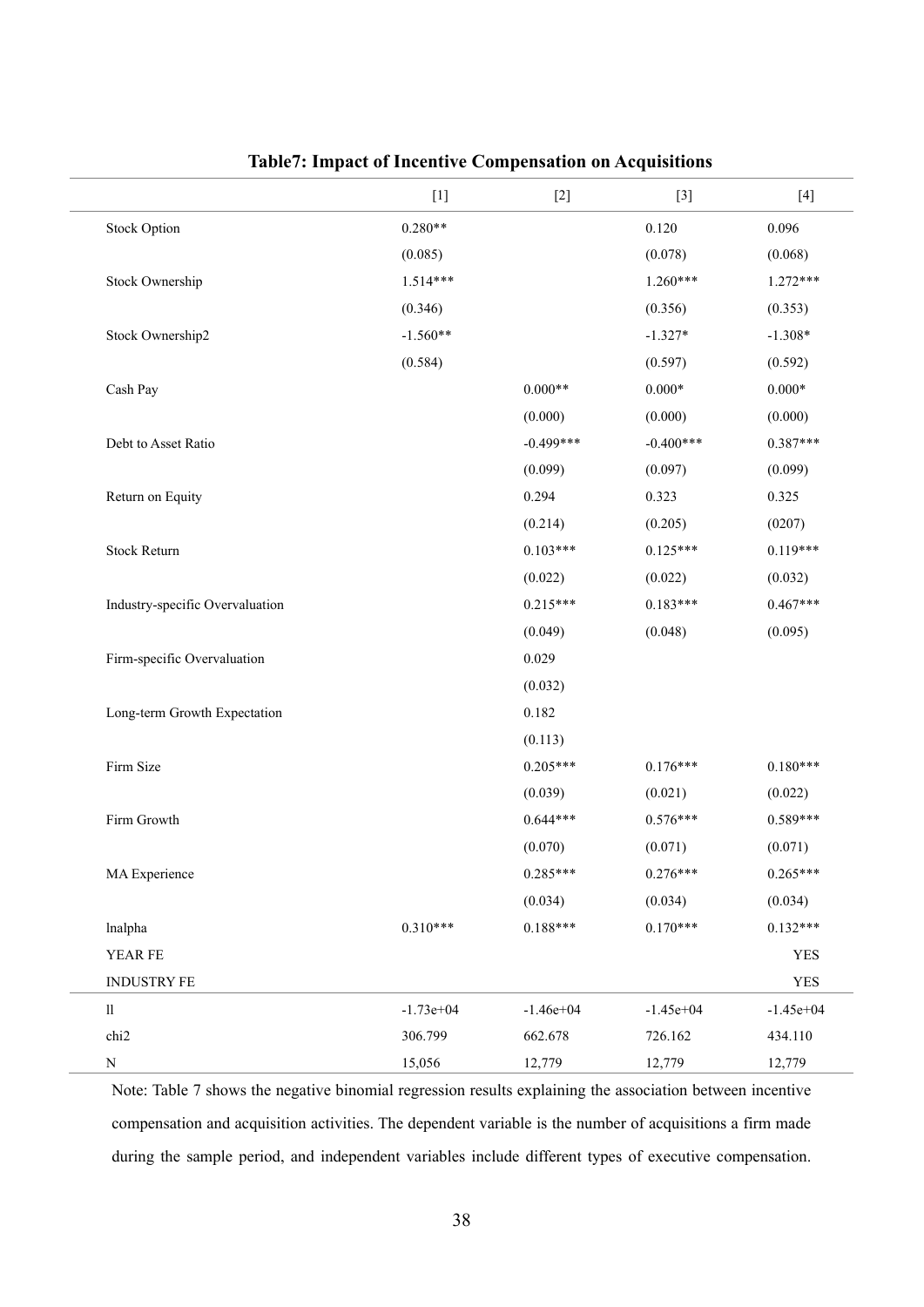Apart from Stock Option and Stock Ownership, we also include the square of stock ownership (Stock Ownership2) to capture its non-linear impact. Model (1) only includes equity compensation to capture their main effects. Model (2) reports effects of all other control variables. Model (3) considers compensation variables and control variables, excluding two insignificant control variables in Model (2). Finally, year and industry fixed effects are added in Model (4). All regressions are clustered within firm units. \*, \*\* and \*\*\* indicate significance at the 10%, 5% and 1% levels, respectively.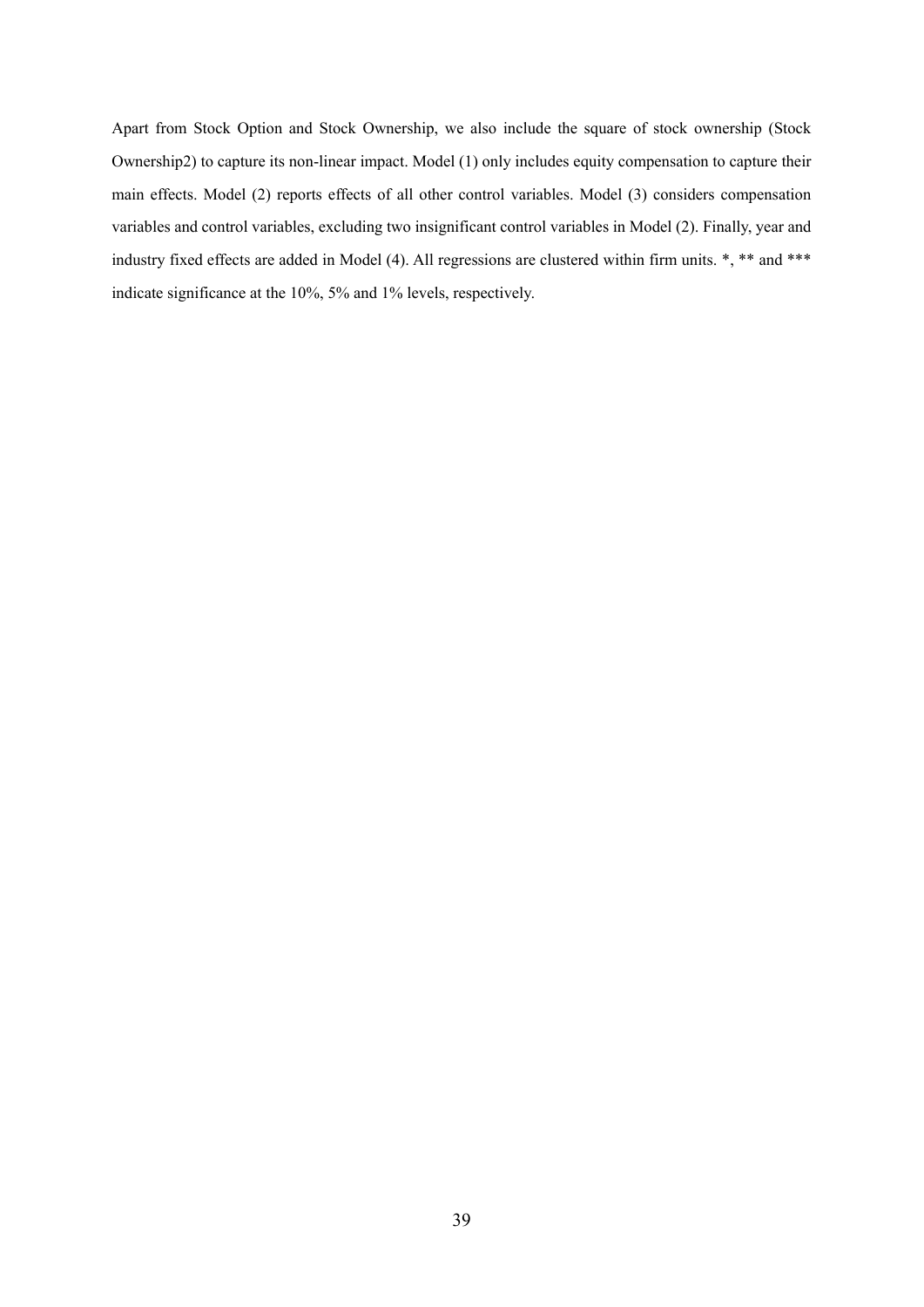|                     |                | pungruups    |            |                 |
|---------------------|----------------|--------------|------------|-----------------|
|                     | <b>Non-SOE</b> |              | <b>SOE</b> |                 |
|                     | $[1]$          | $[2]$        | $[3]$      | $[4]$           |
| <b>Stock Option</b> | 0.135          | 0.093        | $-0.038$   | $-0.015$        |
|                     | (0.081)        | (0.067)      | (0.169)    | (0.181)         |
| Stock Ownership     | $1.138**$      | $1.100**$    | 3.343      | 4.309           |
|                     | (0.370)        | (0.360)      | (2.684)    | (2.77)          |
| StockOwnership2     | $-1.201*$      | $-1.116$     | $-13.813$  | $-15.651$       |
|                     | (0.5612)       | (0.558)      | (14.878)   | (14.792)        |
| Cash Pay            | $0.000*$       | $0.000*$     | 0.000      | $0.000\text{*}$ |
|                     | (0.000)        | (0.000)      | (0.000)    | (0.000)         |
| Debt to Asset Ratio | $-0.346**$     | $-0.338**$   | $-0.518**$ | $-0.596**$      |
|                     | (0.110)        | (0.113)      | (0.173)    | (0.175)         |
| Return on Equity    | 0.065          |              | $0.880**$  |                 |
|                     | (0.247)        |              | (0.335)    |                 |
| <b>Stock Return</b> | $0.138***$     | $0.101*$     | $0.129**$  | $0.180**$       |
|                     | (0.027)        | (0.040)      | (0.039)    | (0.059)         |
| Firm Size           | $0.146***$     | $0.153***$   | $0.252***$ | $0.263***$      |
|                     | ((0.027)       | (0.026)      | (0.036)    | (0.037)         |
| Firm Growth         | $0.670***$     | $0.713***$   | $0.379**$  | $0.456***$      |
|                     | (0.086)        | (0.086)      | (0.125)    | (0.120)         |
| MA Experience       | $0.265***$     | $0.252***$   | $0.295***$ | $0.277***$      |
|                     | (0.042)        | (0.0402)     | (0.060)    | (0.061)         |
| Industry-specific   | $0.237**$      | $0.432**$    | 0.062      | $0.338*$        |
|                     | (0.069)        | (0.133)      | (0.077)    | (0.168)         |
| lnalpha             | $0.094*$       | 0.048        | $0.313***$ | $0.272***$      |
| YEAR FE             |                | <b>YES</b>   |            | <b>YES</b>      |
| INDUSTRY FE         |                | <b>YES</b>   |            | <b>YES</b>      |
| 11                  | -9,997.567     | $-9,946.520$ | 4,512.208  | 4,492.749       |
| chi <sub>2</sub>    | 464.921        | 567.015      | 275.926    | 318.064         |
| N                   | 8,659          | 8,659        | 4,120      | 4,121           |

# **Table 8: Impact of Incentive Compensation on Acquisitions in SOE and Non-SOE**

**Subgroups**

Note: Table 8 shows the negative binomial regression results explaining the association between incentive compensation and acquisition activities in two sub-groups: SOEs and Non-SOEs. A firm is classified as SOE if the state is the controlling shareholder. The dependent variable is the number the acquisitions a firm made each year. For comparison, we include year and industry fixed effects in Model (2) and (4). All regressions are clustered within firm units. \*, \*\* and \*\*\* indicate significance at the 10%, 5% and 1% levels, respectively.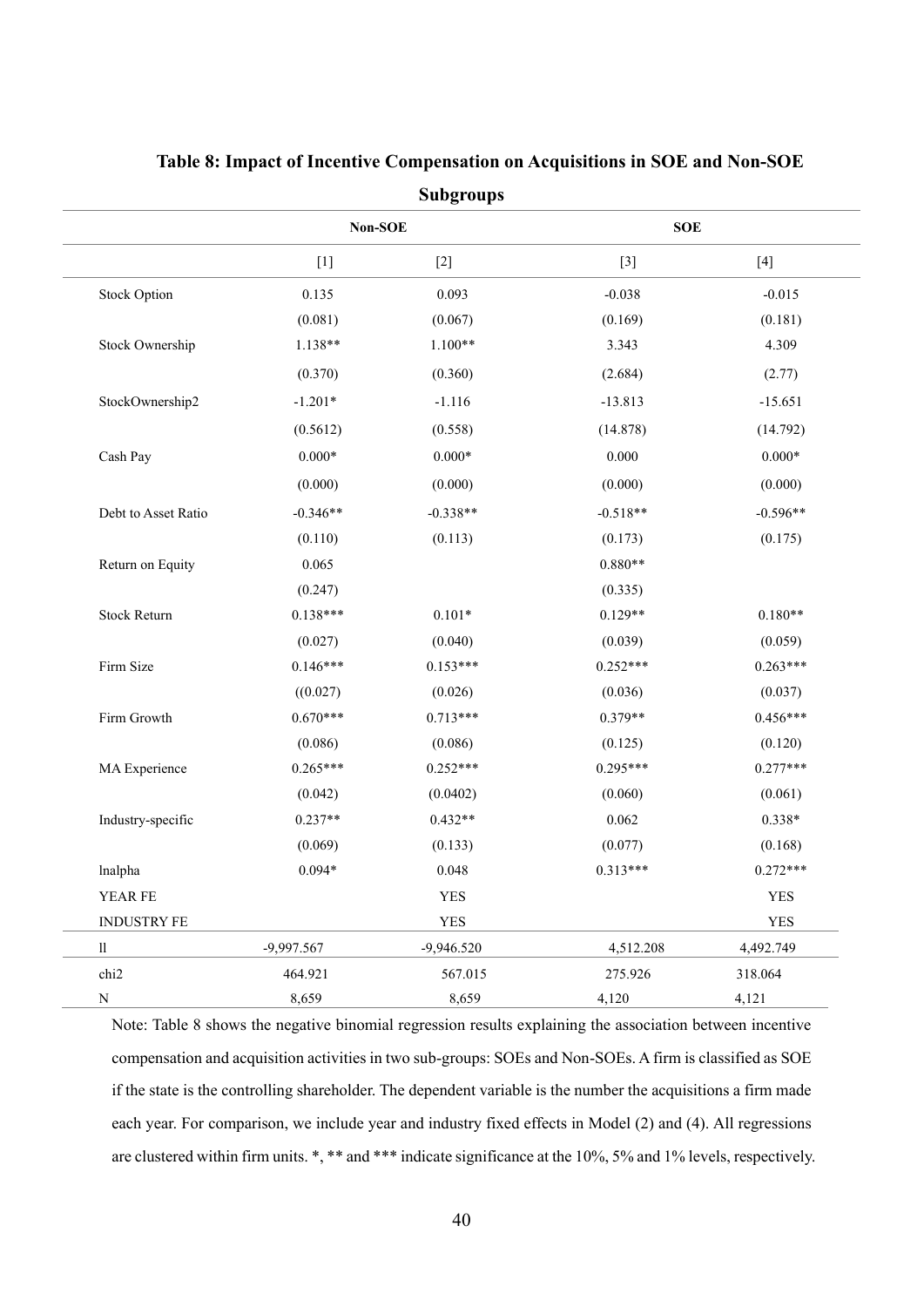|                           | Full Sample | <b>SOE</b> | Non-SOE     |
|---------------------------|-------------|------------|-------------|
| <b>Stock Option</b>       | $-0.006$    | 0.030      | $-0.008$    |
|                           | (0.010)     | (0.019)    | (0.011)     |
| Stock Ownership           | $-0.067$    | 0.188      | $-0.065$    |
|                           | (0.039)     | (0.299)    | (0.040)     |
| Stock Ownership2          | 0.087       | $-1.097$   | 0.085       |
|                           | (0.063)     | (1.10)     | (0.065)     |
| Cash Pay                  | $-0.000$    | 0.000      | $-0.000$    |
|                           | (0.000)     | (0.000)    | (0.000)     |
| <b>Industry Diversity</b> | $-0.007*$   | $-0.003$   | $-0.008$    |
|                           | (0.003)     | (0.005)    | (0.004)     |
| Firm Size                 | $-0.008***$ | $-0.006*$  | $-0.010***$ |
|                           | (0.002)     | (0.003)    | (0.002)     |
| <b>State Control</b>      | $-0.002$    |            |             |
|                           | (0.004)     |            |             |
| MA Experience             | $-0.009*$   | $-0.008$   | $-0.010*$   |
|                           | (0.004)     | (0.007)    | (0.005)     |
| YEAR FE                   | <b>YES</b>  | <b>YES</b> | <b>YES</b>  |
| <b>INDUSTRY FE</b>        | <b>YES</b>  | <b>YES</b> | <b>YES</b>  |
| $R^2$ -adjusted           | 0.017       | 0.012      | 0.022       |
| F-statistics              | 3.450       | 1.541      | 3.322       |
| $p$ -value                | 0.000       | 0.030      | 0.000       |
| N                         | 4,649       | 1,333      | 3,316       |

**Table 9: Impact of Compensation on Five-day (-2, +2) Cumulative Abnormal Stock Returns Around Acquisition Announcement**

Note: Table 9 shows the multivariate estimation of short-term post-acquisition performance measured by five-day cumulative abnormal returns (CARs) against different types of executive compensation. Control variables include Firm Size, MA experience, Industry Diversity and State Control. The first column is based on the full sample. Column 2 and 3 reports results for the subgroups, SOE and Non-SOEs, respectively. We also control for year and industry fixed effects. All regressions are clustered within firm units. \*, \*\* and \*\*\* indicate significance at the 10%, 5% and 1% levels, respectively.